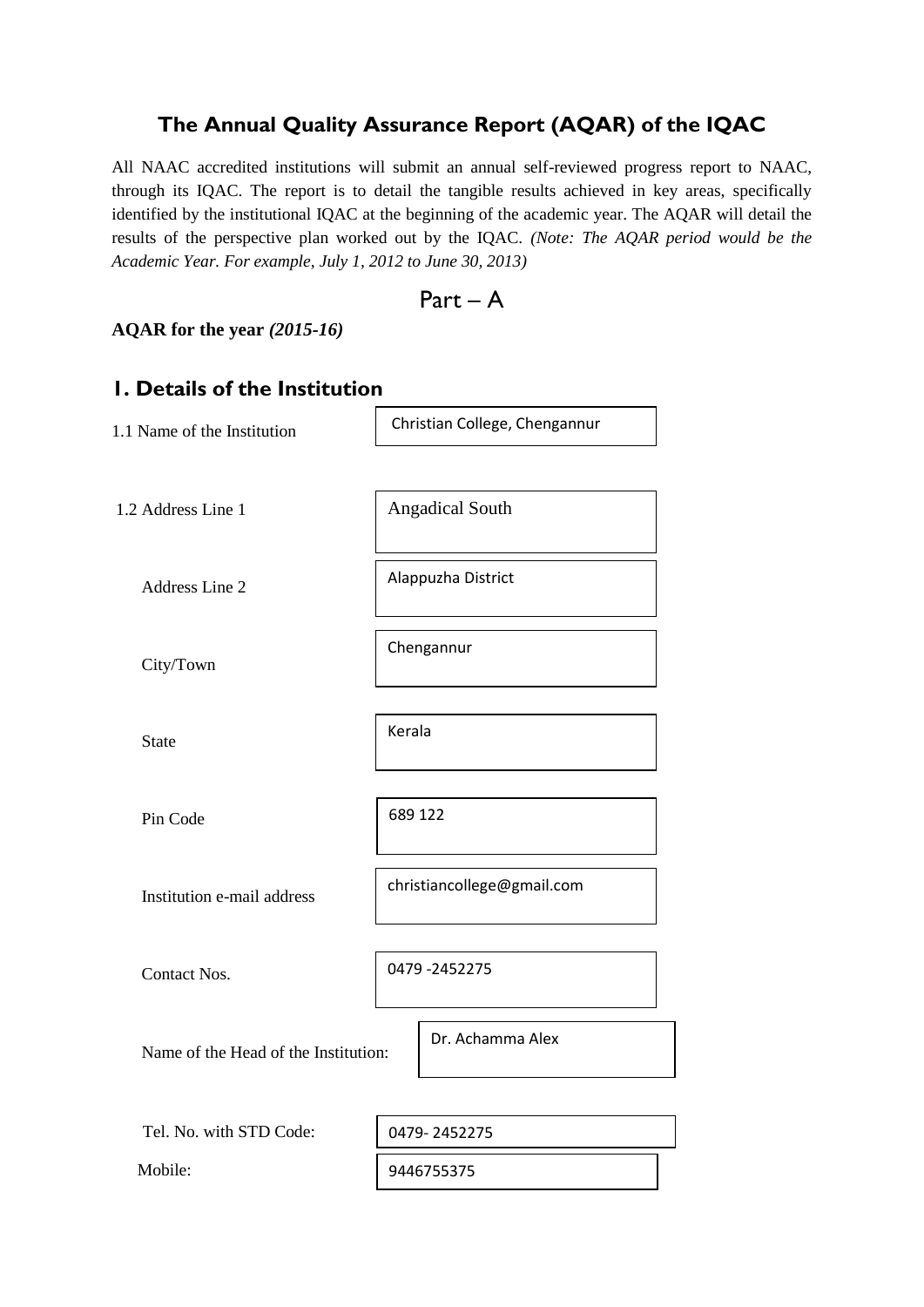| Name of the IQAC Co-ordinator:           | Dr. John George Athyal     |  |
|------------------------------------------|----------------------------|--|
| Mobile:                                  | 9495184045                 |  |
| IQAC e-mail address:                     | christiancollege@gmail.com |  |
|                                          |                            |  |
| 1.3 NAAC Track ID (For ex. MHCOGN 18879) |                            |  |

1.4 **NAAC Executive Committee No. & Date:** *(For Example EC/32/A&A/143 dated 3-5-2004. This EC no. is available in the right corner- bottom of your institution's Accreditation Certificate)* EC/61/RAR/11 date September 15, 2012.

1.5 Website address:

www.christiancollege.ac.in

Web-link of the AQAR:

www.christiancollege.ac.in

For ex. http://www.ladykeanecollege.edu.in/AQAR2012-13.doc

1.6 Accreditation Details

|         |             | Grade | <b>CGPA</b> | Year of       | Validity |
|---------|-------------|-------|-------------|---------------|----------|
| Sl. No. | Cycle       |       |             | Accreditation | Period   |
|         | $1st$ Cycle | $B+$  |             | 2005          | 5 Years  |
|         | $2nd$ Cycle | А     | 3.09        | 2012          | 5 Years  |
| 3       | $3rd$ Cycle |       |             |               |          |
|         | $4th$ Cycle |       |             |               |          |

1.7 Date of Establishment of IQAC : DD/MM/YYYY

12/06/2002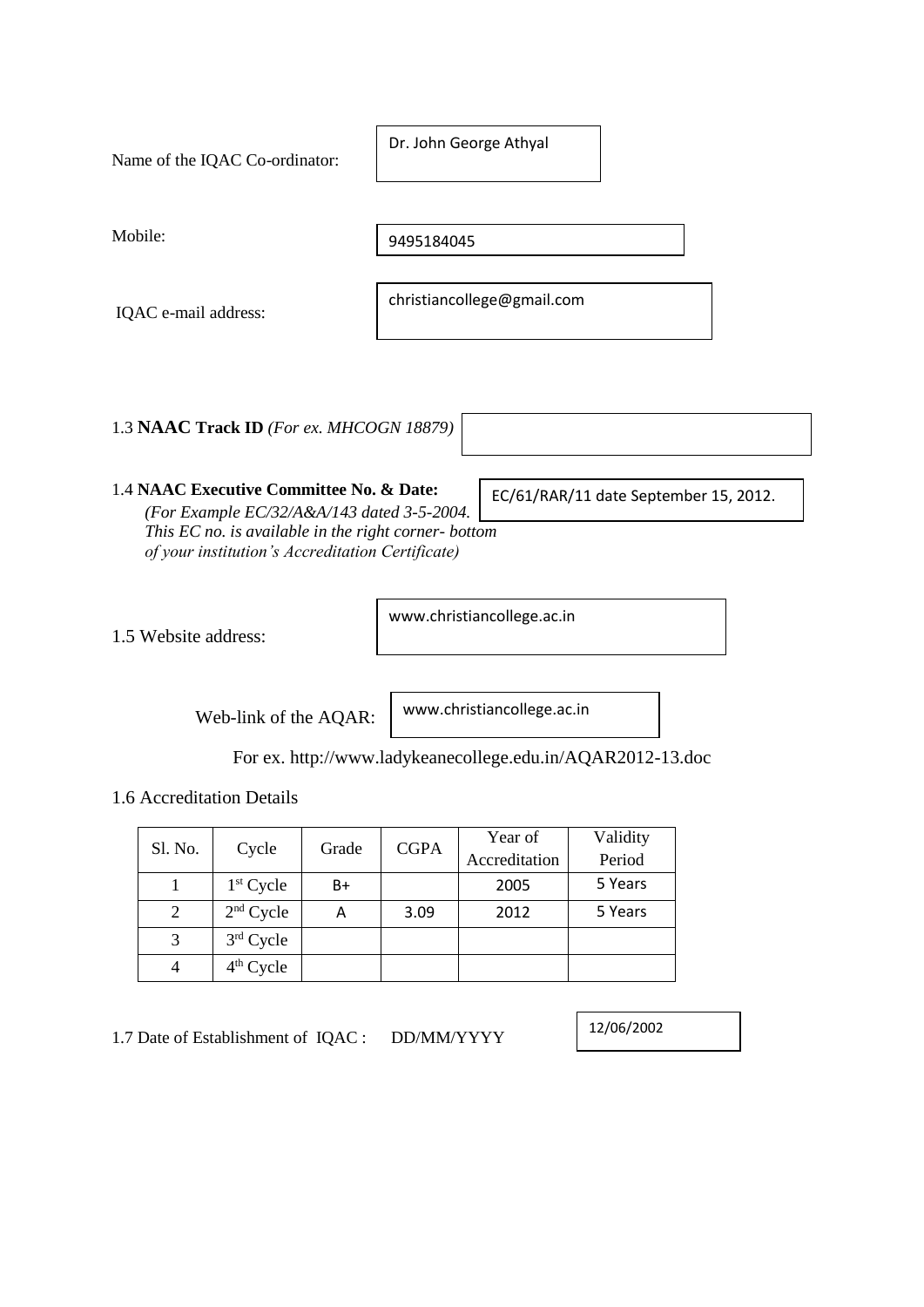1.8 Details of the previous year's AQAR submitted to NAAC after the latest Assessment and Accreditation by NAAC (*(for example AQAR 2010-11submitted to NAAC on 12-10-2011)*

| i.<br><b>AQAR 2014-15</b><br><b>AQAR 2013-14</b><br>ii.<br>iii.<br><b>AQAR 2012-13</b><br><b>AQAR 2011-12</b><br>iv. | 08 <sup>th</sup> December, 2015<br>02 <sup>nd</sup> November, 2014<br>28th November, 2013<br>30 <sup>th</sup> December, 2012 |                               |
|----------------------------------------------------------------------------------------------------------------------|------------------------------------------------------------------------------------------------------------------------------|-------------------------------|
| 1.9 Institutional Status                                                                                             |                                                                                                                              |                               |
| University                                                                                                           | Central<br><b>State</b>                                                                                                      | Deemed<br>Private             |
| <b>Affiliated College</b>                                                                                            | N <sub>0</sub><br>Yes                                                                                                        |                               |
| <b>Constituent College</b>                                                                                           | Yes<br>No                                                                                                                    |                               |
| Autonomous college of UGC Yes                                                                                        | No                                                                                                                           |                               |
| Regulatory Agency approved Institution                                                                               | Yes                                                                                                                          | N <sub>o</sub>                |
| (eg. AICTE, BCI, MCI, PCI, NCI)                                                                                      |                                                                                                                              |                               |
| Type of Institution                                                                                                  | tion<br>Co-e                                                                                                                 | Men<br>Vomen                  |
| Urban                                                                                                                | Rural                                                                                                                        | Tribal                        |
| <b>Financial Status</b>                                                                                              | Grant-in-aid                                                                                                                 | GC 2(f)<br>GC12B              |
| 1.10 Type of Faculty/Programme                                                                                       | Grant-in-aid $+$ Self Financing                                                                                              | <b>Totally Self-financing</b> |
| Arts                                                                                                                 | Commerce Law<br>Science                                                                                                      | PEI (Phys Edu)                |
| $TEI$ (Edu)                                                                                                          | Engineering<br><b>Health Science</b>                                                                                         | Management                    |
| Others (Specify)                                                                                                     |                                                                                                                              |                               |
| 1.11 Name of the Affiliating University (for the Colleges)                                                           |                                                                                                                              | University of Kerala          |

1.12 Special status conferred by Central/ State Government-- UGC/CSIR/DST/DBT/ICMR etc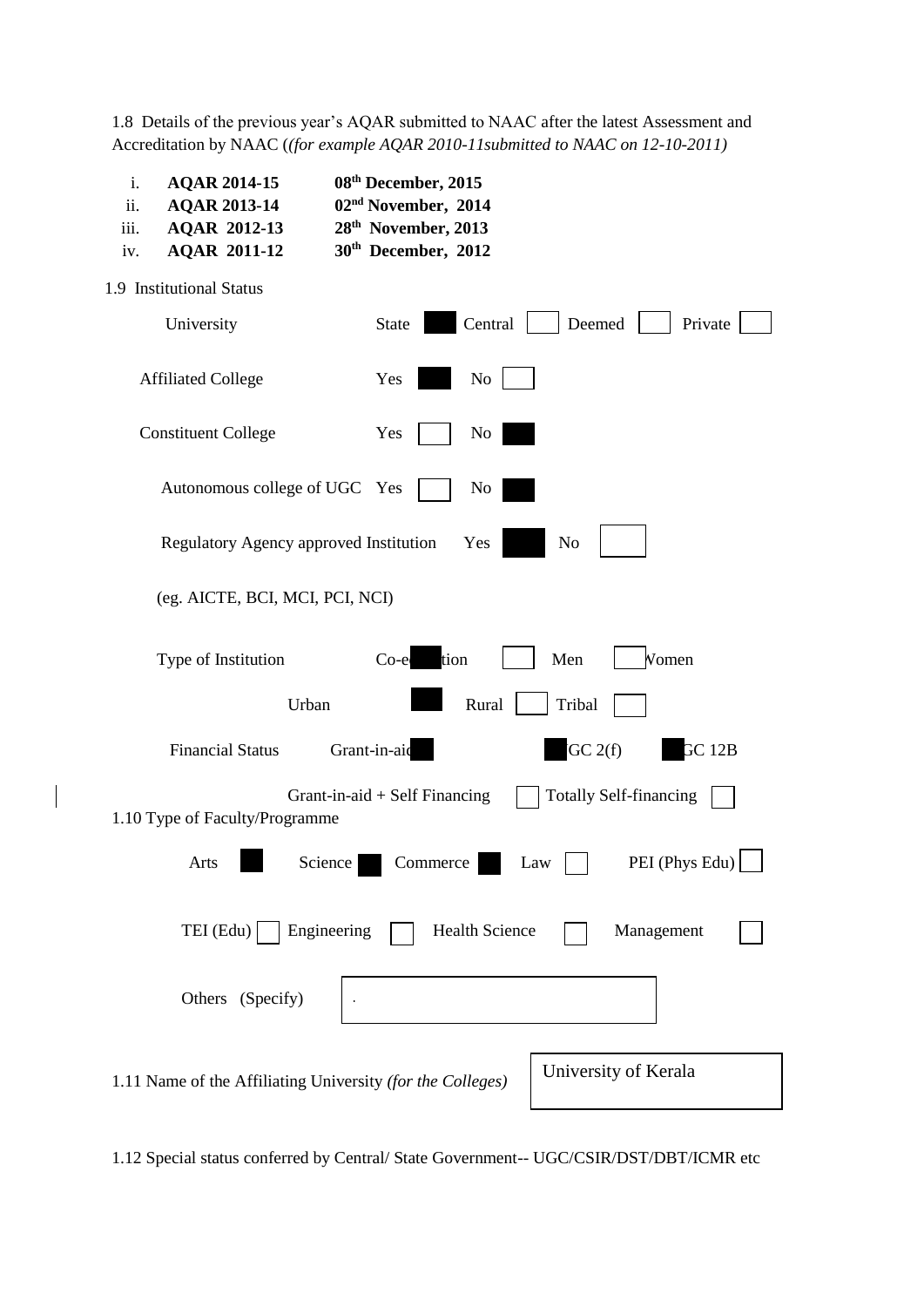| Autonomy by State/Central Govt. / University | <b>NA</b> |                     |     |
|----------------------------------------------|-----------|---------------------|-----|
| University with Potential for Excellence     |           | <b>UGC-CPE</b>      |     |
| <b>DST Star Scheme</b>                       |           | <b>UGC-CE</b>       |     |
| <b>UGC-Special Assistance Programme</b>      |           | <b>DST-FIST</b>     | Yes |
| UGC-Innovative PG programmes                 |           | Any other (Specify) |     |
| <b>UGC-COP Programmes</b>                    |           |                     |     |

# **2. IQAC Composition and Activities**

|                                           | 10           |
|-------------------------------------------|--------------|
| 2.1 No. of Teachers                       |              |
| 2.2 No. of Administrative/Technical staff | 1            |
| 2.3 No. of students                       | 0            |
| 2.4 No. of Management representatives     | 1            |
| 2.5 No. of Alumni                         | $\mathbf{1}$ |
| 2.6 No. of any other stakeholder and      | 0            |
| community representatives                 |              |
| 2.7 No. of Employers/ Industrialists      | 0            |
| 2.8 No. of other External Experts         | 1            |
| 2.9 Total No. of members                  | 14           |
| 2.10 No. of IQAC meetings held            | 6            |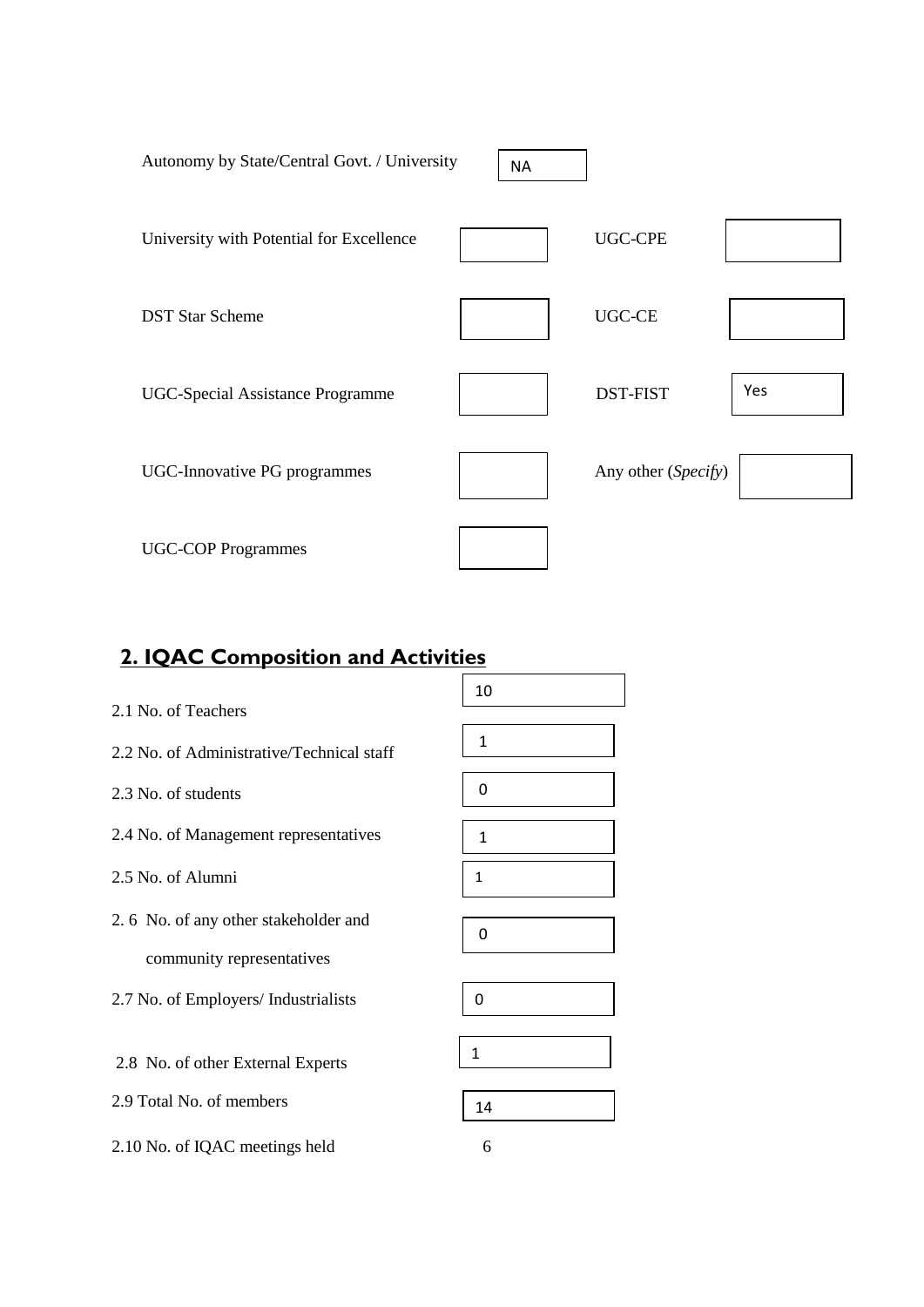| 3<br>2.11 No. of meetings with various stakeholders:<br>No.<br>Faculty                                                                                                                                                                                                                                                                                                                                                                                                                                                                  |  |  |  |
|-----------------------------------------------------------------------------------------------------------------------------------------------------------------------------------------------------------------------------------------------------------------------------------------------------------------------------------------------------------------------------------------------------------------------------------------------------------------------------------------------------------------------------------------|--|--|--|
| Alumni<br><b>Non-Teaching Staff Students</b><br>Others<br>1<br>3                                                                                                                                                                                                                                                                                                                                                                                                                                                                        |  |  |  |
| 2.12 Has IQAC received any funding from UGC during the year?<br>N <sub>o</sub><br>Yes<br>300000<br>For 2013-18<br>If yes, mention the amount                                                                                                                                                                                                                                                                                                                                                                                            |  |  |  |
| 2.13 Seminars and Conferences (only quality related):                                                                                                                                                                                                                                                                                                                                                                                                                                                                                   |  |  |  |
| (i) No. of Seminars/Conferences/ Workshops/Symposia organized by the IQAC                                                                                                                                                                                                                                                                                                                                                                                                                                                               |  |  |  |
| Total Nos.<br><b>Institution Level</b><br>International<br>National<br><b>State</b><br>$\mathbf{0}$<br>2                                                                                                                                                                                                                                                                                                                                                                                                                                |  |  |  |
| (ii) Themes<br>Training on SPARK software for Administration<br>Quality enhancement in Higher Education<br>2.14 Significant Activities and contributions made by IQAC                                                                                                                                                                                                                                                                                                                                                                   |  |  |  |
| Computer training to Administrative staff<br><b>Conducted Academic Auditing</b><br><b>Conducted Result Analysis</b><br>Encouraged departments to organise Social extension Activities<br>Incentives for Faculty publishing research articles<br>IQAC along with Research committee motivated faculty members to pursue research<br>Promoted Departments to upgrade to Research Departments<br>Promotion of Regional and National Seminars<br>Promotion related matters of Teaching Staff<br>Seminar for Teaching and non Teaching staff |  |  |  |

# 2.15 Plan of Action by IQAC/Outcome

 The plan of action chalked out by the IQAC in the beginning of the year towards quality enhancement and the outcome achieved by the end of the year \*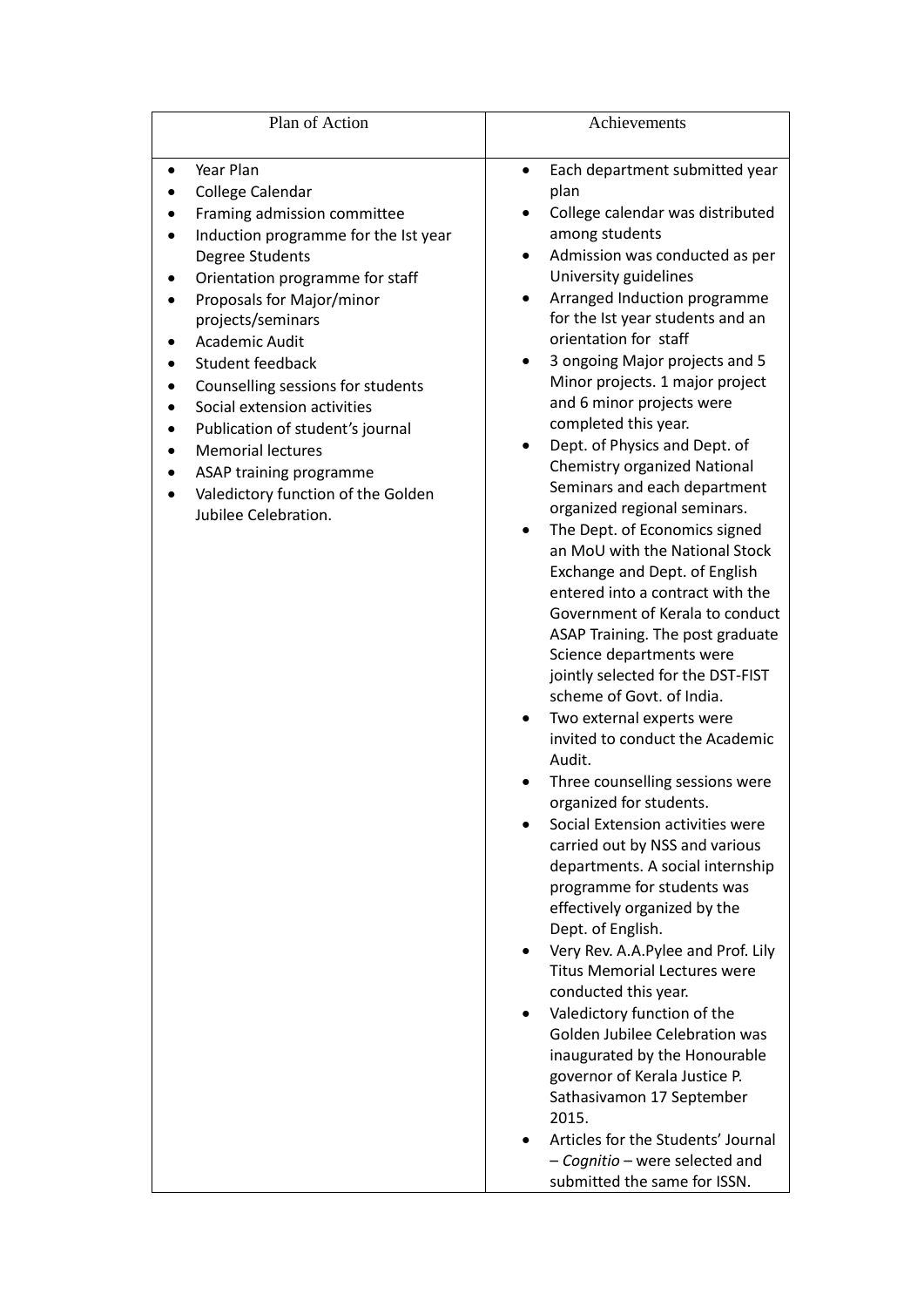# 2.15 Whether the AQAR was placed in statutory body **Yes**

| Management<br>Provide the details of the action taken | Syndicate                                     | Any other body |  |
|-------------------------------------------------------|-----------------------------------------------|----------------|--|
|                                                       | Verified the AQAR and approved for submission |                |  |
|                                                       |                                               |                |  |
|                                                       |                                               |                |  |

# **Criterion – I Curricular Aspects**

.

| Level of the<br>Programme | Number of<br>existing<br>Programmes | Number of<br>programmes added<br>during the year | Number of<br>self-financing<br>programmes | Number of value<br>added / Career<br>Oriented<br>programmes |
|---------------------------|-------------------------------------|--------------------------------------------------|-------------------------------------------|-------------------------------------------------------------|
| PhD                       | 1                                   |                                                  |                                           |                                                             |
| PG                        | 5                                   | $\boldsymbol{0}$                                 |                                           |                                                             |
| <b>UG</b>                 | 9                                   | $\Omega$                                         |                                           |                                                             |
| PG Diploma                |                                     |                                                  |                                           |                                                             |
| <b>Advanced Diploma</b>   |                                     |                                                  |                                           |                                                             |
| Diploma                   |                                     |                                                  |                                           |                                                             |
| Certificate               | $\overline{4}$                      |                                                  |                                           |                                                             |
| Others                    | 7                                   |                                                  |                                           |                                                             |
| <b>Total</b>              |                                     |                                                  |                                           |                                                             |
| Interdisciplinary         |                                     |                                                  |                                           |                                                             |
| Innovative                |                                     |                                                  |                                           |                                                             |

1.1 Details about Academic Programmes

1.2 (i) Flexibility of the Curriculum: CBCS (Framed by University of Kerala) (ii) Pattern of programmes:

| Pattern   | Number of programmes |
|-----------|----------------------|
| Semester  | $9 (UG) + 5 (PG)$    |
| Trimester |                      |
| Annual    |                      |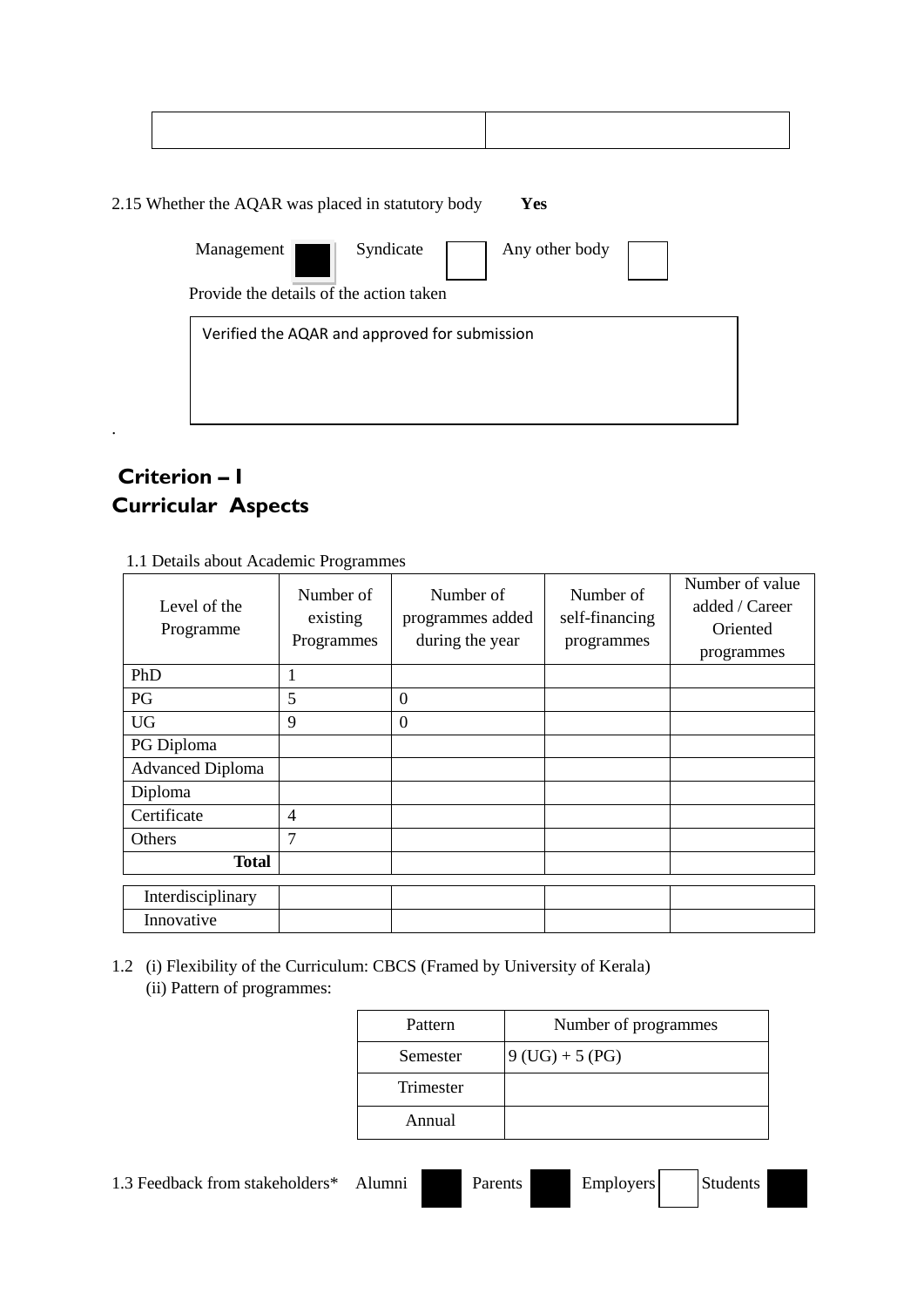*(On all aspects)*

Mode of feedback : Online Manual Co-operating schools (for PEI)

*\*Please provide an analysis of the feedback in the Annexure*

1.4 Whether there is any revision/update of regulation or syllabi, if yes, mention their salient aspects.

Syllabus of Degree and PG changes with effect from June 2014

1.5 Any new Department/Centre introduced during the year. If yes, give details.

Nil

# **Criterion – II**

# **2. Teaching, Learning and Evaluation**

| 2.1 Total No. of  | Total |    | Asst. Professors   Associate Professors   Professors   Others |  |
|-------------------|-------|----|---------------------------------------------------------------|--|
| permanent faculty | 50    | 38 | 10                                                            |  |

22

2.2 No. of permanent faculty with Ph.D.

2.3 No. of Faculty Positions Recruited (R) and Vacant (V) during the year

| Asst.      |   | Associate  | Professors | Others | Total |  |
|------------|---|------------|------------|--------|-------|--|
| Professors |   | Professors |            |        |       |  |
|            |   |            |            |        |       |  |
|            |   |            |            |        |       |  |
|            | Δ |            |            |        |       |  |

14

2.4 No. of Guest and Visiting faculty and Temporary faculty

FIP-2

2.5 Faculty participation in conferences and symposia:

| No. of Faculty          | International level | National level | State level |
|-------------------------|---------------------|----------------|-------------|
| Attended                |                     |                |             |
| Presented papers        |                     |                |             |
| <b>Resource Persons</b> |                     |                |             |

2.6 Innovative processes adopted by the institution in Teaching and Learning:

• Lecture method was predominantly used but innovative techniques were incorporated in the teaching-learning process.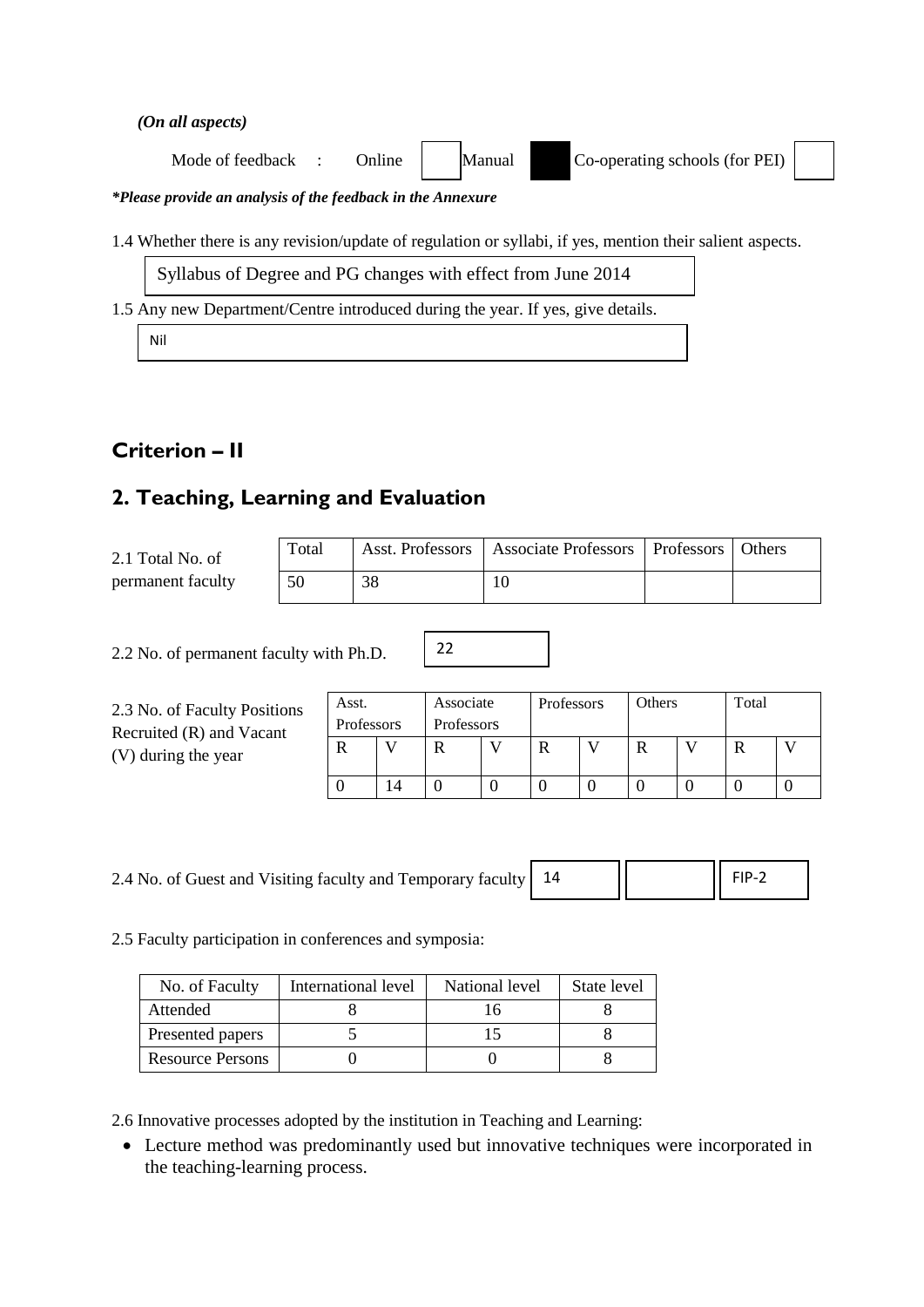- Teachers and students utilized the smart classroom facility
- PG students presented seminars and papers with ICT methods. (The college has an Audio-Visual lab and language laboratory.)
- Field visits, study tours and group discussions were organized by various departments.
- **Walk with a Scholar**, a programme to stimulate talented students, functions effectively. Talks by experts and visits to reputed institutions were organized by WWS.
- Power point presentations, peer teaching, internet assisted classes, group discussions and experimental methods were used in the teaching learning process. Students were motivated to present papers and seminars on certain topics.
- Selected students were deputed to participate in intercollegiate competitions organized by other educational institutions.
- Tutorial classes were arranged for the weak students.
- Student initiative programmes seminars, quiz/debate competitions, literary competitions were held to enhance the passion of students to explore knowledge.
- 2.7 Total No. of actual teaching days during this academic year



2.8 Examination/ Evaluation Reforms initiated by the Institution (for example: Open Book Examination, Bar Coding, Double Valuation, Photocopy, Online Multiple Choice Questions)

Nil

- 2.9 No. of faculty members involved in curriculum restructuring/revision/syllabus development as member of Board of Study/Faculty/Curriculum Development workshop 2
- 2.10 Average percentage of attendance of students:
- 2.11 Course/Programme wise
	- distribution of pass percentage :

#### **B.A./ B.Sc.(CBCSS) Results of VI semester University Examinations April - 2015**

91.3

#### **(2012 – Admission)**

|                    | Total    | Total | Percentage |
|--------------------|----------|-------|------------|
| Subject            | Appeared | Pass  | of Pass*   |
| English            | 37       | 36    | 97.29%     |
| History            | 39       | 37    | 94.87%     |
| Economics          | 42       | 38    | 90.47%     |
| <b>Mathematics</b> | 28       | 27    | 96.4%      |
| Physics            | 28       | 28    | 100%       |
| Chemistry          | 30       | 28    | 93.33%     |
| <b>Botany</b>      | 31       | 27    | 87.09%     |
| Zoology            | 31       | 30    | 96.77%     |

\*Last Semester Pass Percentage

#### **M.A./MS.c Semester IV University Examiantion ( 2013 - Admission)**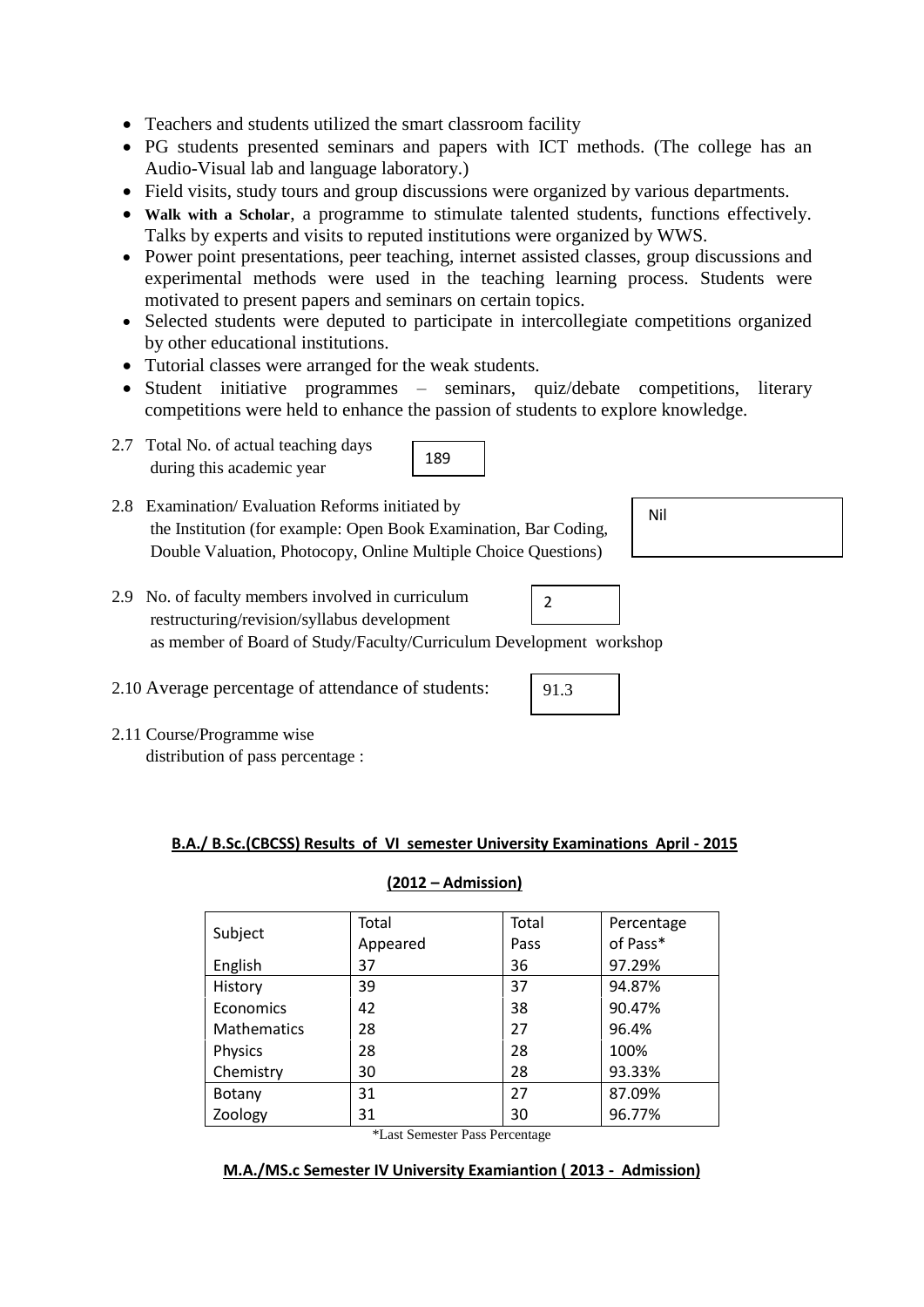| Subject                    | Total | Total | Percentage |
|----------------------------|-------|-------|------------|
|                            |       | Pass  | of Pass    |
| M.Sc. Physics              | 13    | 13    | 100        |
| M.Sc. Analytical Chemistry | 11    | 10    | 90.90      |
| M.Sc. Zoology *            | 11    | 11    | 100        |
| M.A. Economics             | 16    | 12    | 75         |
| M.A. English               | 16    | 11    | 69         |

2.12 How does IQAC Contribute/Monitor/Evaluate the Teaching & Learning processes :

- Teacher evaluation by students was conducted at the beginning of the academic year by the IQAC subcommittee. The results were analysed and intimated to the faculty concerned by the Principal.
- Periodical assessment of the teaching learning process was done in the meeting of the heads of the departments convened by the principal.
- PTS meetings were organised on a regular basis to discuss the teaching learning process, and performance of students.
- Monitored the activities of **Walk with a Scholar** and **Student Support Programmes**.

2.13 Initiatives undertaken towards faculty development

| <b>Faculty / Staff Development Programmes</b>  | Number of faculty<br>benefitted |
|------------------------------------------------|---------------------------------|
| Refresher courses                              | 8                               |
| UGC – Faculty Improvement Programme            | 3                               |
| <b>HRD</b> programmes                          | 7                               |
| Orientation programmes                         | 4                               |
| Faculty exchange programme                     |                                 |
| Staff training conducted by the university     | 4                               |
| Staff training conducted by other institutions |                                 |
| Summer / Winter schools, Workshops, etc.       | 4                               |
| Others                                         | 6                               |

## 2.14 Details of Administrative and Technical staff

| Category                    | Number of<br>Permanent<br>Employees | Number of<br>Vacant<br>Positions | Number of<br>permanent<br>positions filled<br>during the Year | Number of<br>positions filled<br>temporarily |
|-----------------------------|-------------------------------------|----------------------------------|---------------------------------------------------------------|----------------------------------------------|
| <b>Administrative Staff</b> | 31                                  |                                  |                                                               |                                              |
| Technical Staff             |                                     |                                  |                                                               |                                              |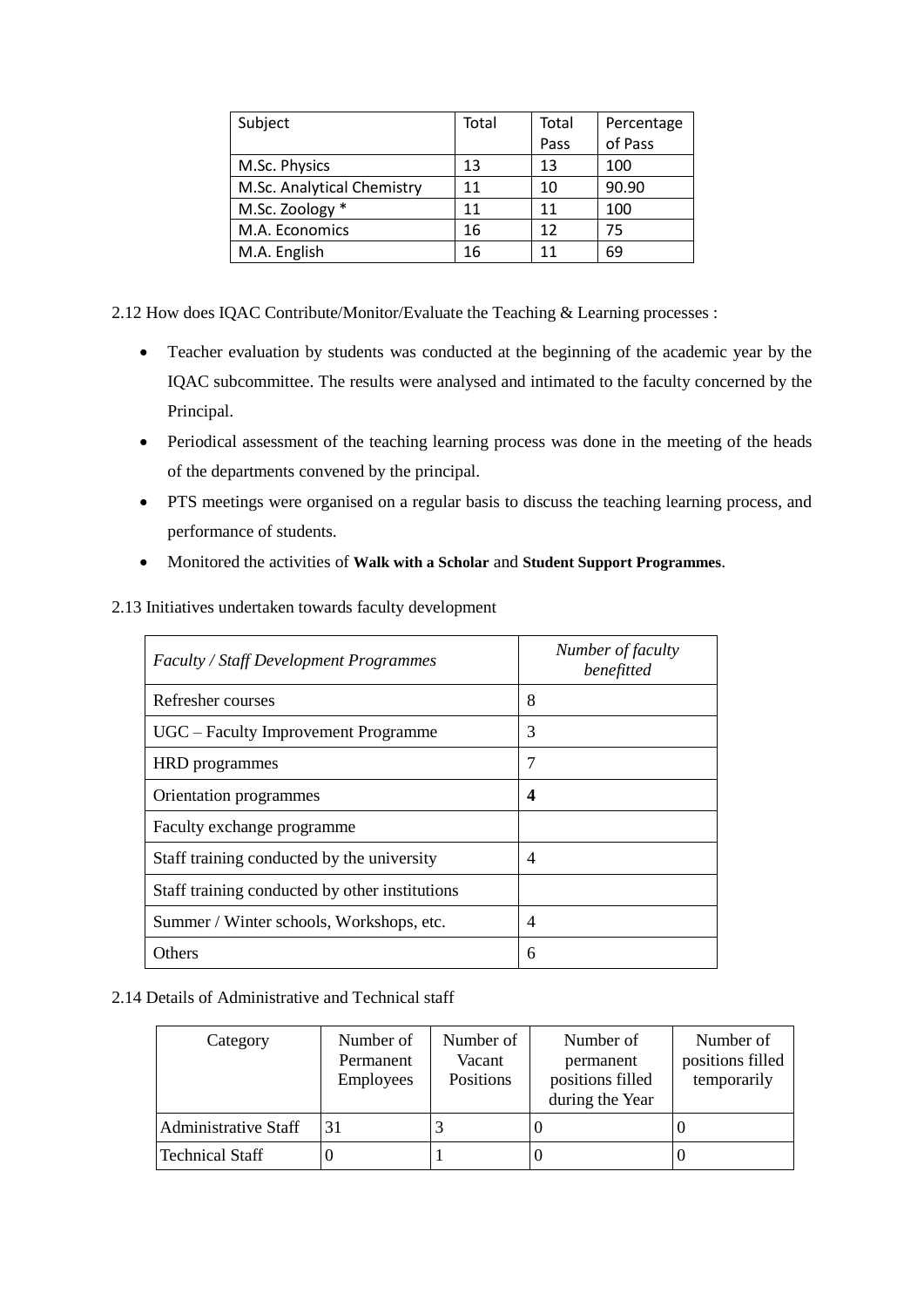# **Criterion – III**

# **3. Research, Consultancy and Extension**

3.1 Initiatives of the IQAC in Sensitizing/Promoting Research Climate in the institution

- IQAC monitored and promoted research activities of the college.
- Teachers were encouraged to submit proposals for major/minor project/student projects.
- Incentives for research articles published in journals.
- Dept. of Physics started its functioning as a research department and two students registered as full time research scholars.
- Preparation of a Students' Journal, *Cognitio*, completed and forwarded the same for ISSN.

### 3.2 Details regarding major projects

|                     | Completed | Ongoing | Sanctioned<br>(Interdisciplinary) | Submitted |
|---------------------|-----------|---------|-----------------------------------|-----------|
| Number              |           |         |                                   |           |
| Outlay in Rs. Lakhs | 5.45      | 90      | 21.15                             | 10.738    |

### 3.3 Details regarding minor projects

|                     | Completed | Ongoing | Sanctioned | Submitted |
|---------------------|-----------|---------|------------|-----------|
| Number              |           |         |            |           |
| Outlay in Rs. Lakhs | 5.41      | 7.75    |            | 5.95      |

### 3.4 Details on research publications

|                          | International | National | Others |
|--------------------------|---------------|----------|--------|
| Peer Review Journals     |               |          |        |
| Non-Peer Review Journals |               |          |        |
| e-Journals               |               |          |        |
| Conference proceedings   |               |          |        |

### 3.5 Details on Impact factor of publications:

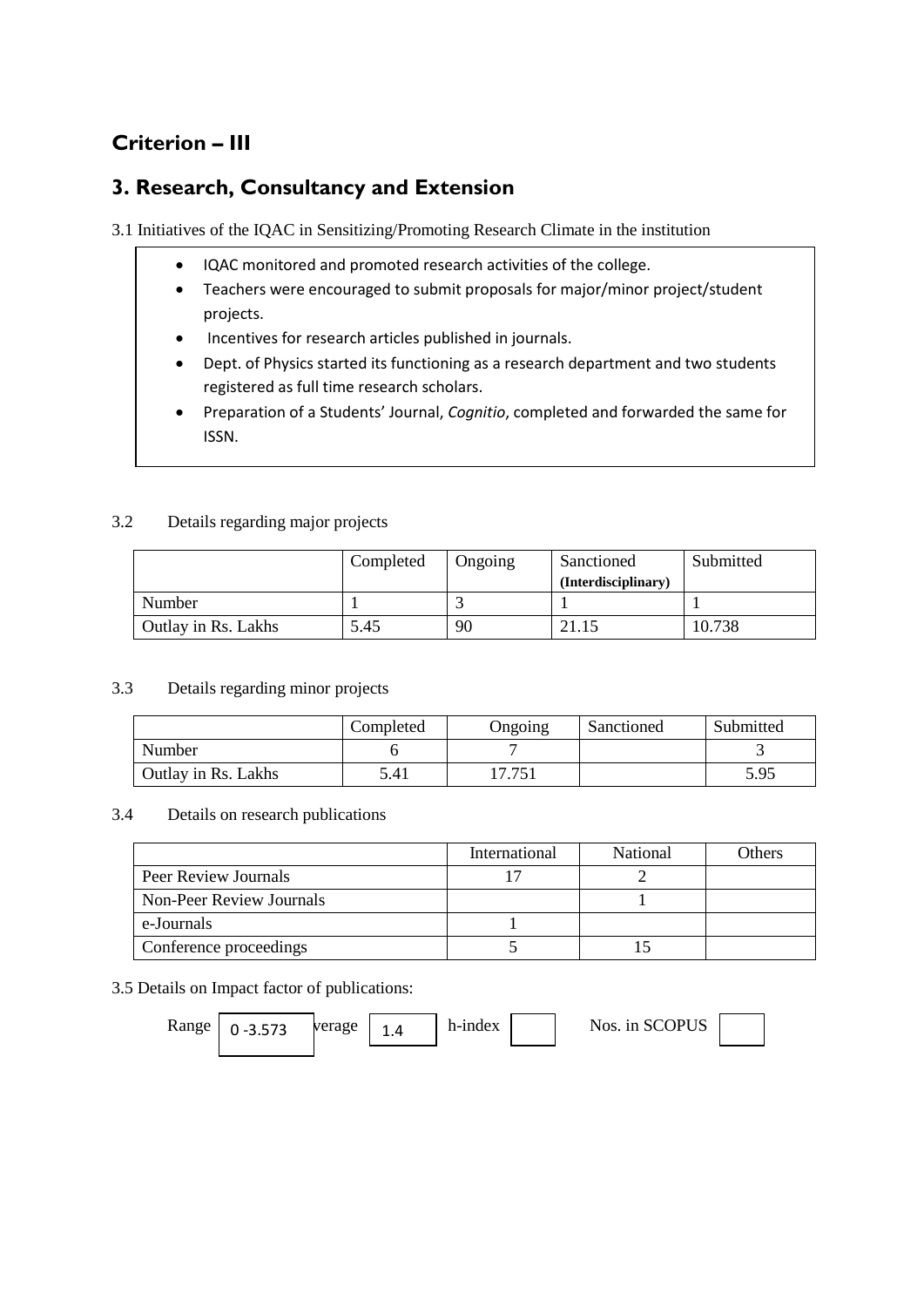3.6 Research funds sanctioned and received from various funding agencies, industry and other organisations

| Nature of the Project                                                         | Name of the<br>funding<br>Agency | Total grant<br>Sanctioned | Received    |
|-------------------------------------------------------------------------------|----------------------------------|---------------------------|-------------|
| Major projects                                                                | UGC, DST                         |                           | 1,48,00,000 |
| <b>Minor Projects</b>                                                         | <b>UGC</b>                       |                           | 17,75,100   |
| <b>Interdisciplinary Projects</b>                                             | <b>KSCSTE</b>                    |                           | 21,50,000   |
| Industry sponsored                                                            |                                  |                           |             |
| Projects sponsored by the<br>University/College                               |                                  |                           | 0           |
| Students research<br>projects<br>(other than compulsory<br>by the University) | <b>KSCSTE</b>                    |                           | 53,000      |
| Any other(Specify)<br>Total                                                   |                                  |                           | 1,87,78,100 |

 $\overline{\phantom{0}}$ 

L,

| 3.7 No. of books published i) With ISBN No.            |                            | 0                |   | <b>Chapters in Edited Books</b>               | 0 |
|--------------------------------------------------------|----------------------------|------------------|---|-----------------------------------------------|---|
| 3.8 No. of University Departments receiving funds from | ii) Without ISBN No.       |                  | 1 |                                               |   |
|                                                        | UGC-SAP                    | CAS              |   | <b>DST-FIST</b>                               | 3 |
|                                                        | <b>DPE</b>                 |                  |   | <b>DBT</b> Scheme/funds                       |   |
| 3.9 For colleges                                       | Autonomy<br><b>INSPIRE</b> | <b>CPE</b><br>CE |   | <b>DBT</b> Star Scheme<br>Any Other (specify) |   |
| 3.10 Revenue generated through consultancy             |                            | 10000*           |   |                                               |   |

\* Dr. R. Jayakrishnan, Department of Physics

3.11 No. of conferences organized by the Institution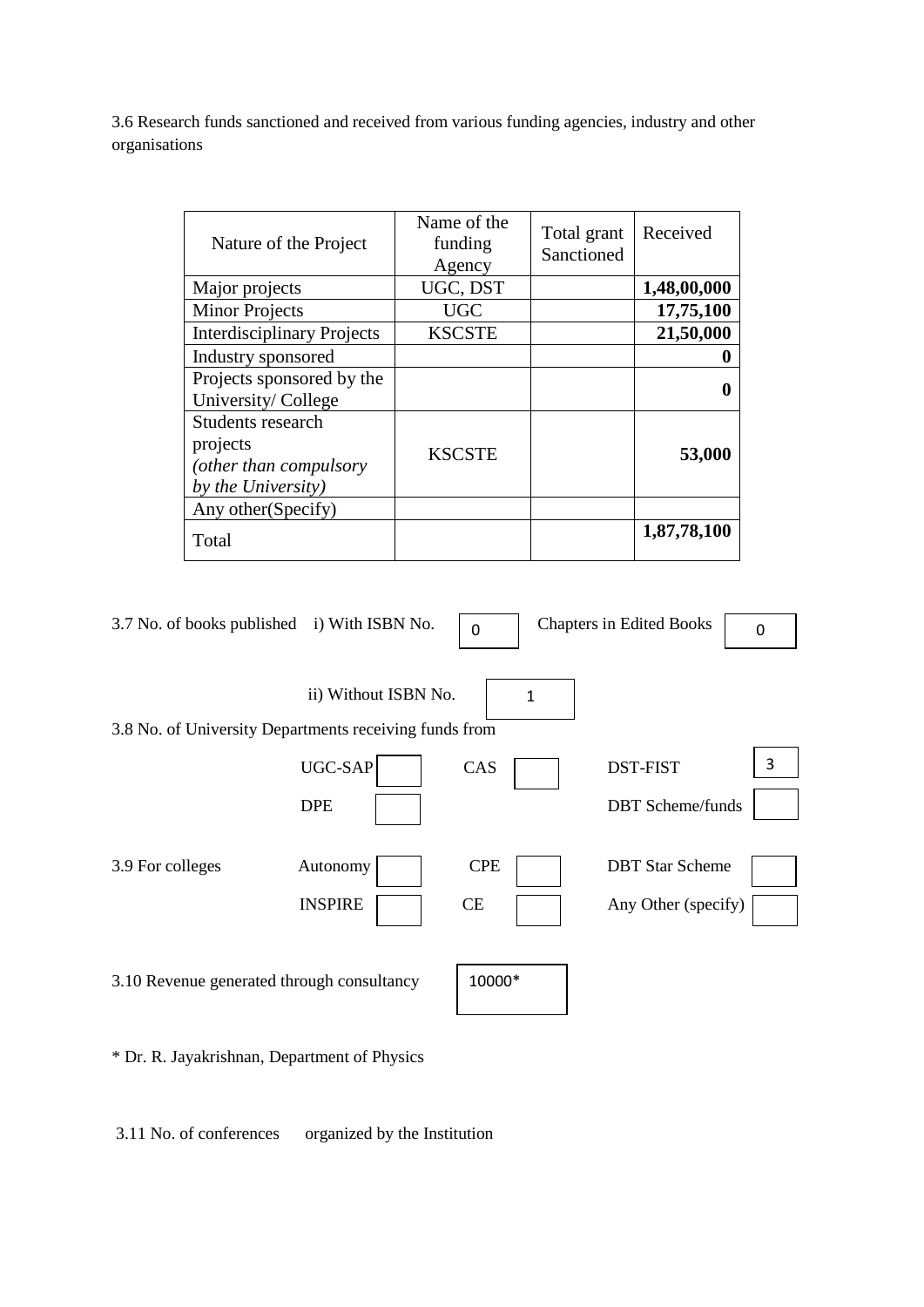|       | Level                      | Internation                                                             | National       | <b>State</b>   |                   | Universit |    | College                               |       |
|-------|----------------------------|-------------------------------------------------------------------------|----------------|----------------|-------------------|-----------|----|---------------------------------------|-------|
|       |                            | <sub>a</sub>                                                            |                |                |                   | y         |    |                                       |       |
|       | Number                     |                                                                         | $\overline{2}$ |                | 6                 |           |    | 7                                     |       |
|       | Sponsoring                 |                                                                         | <b>UGC</b>     |                |                   |           |    |                                       |       |
|       | agencies                   |                                                                         | <b>KSCSTE</b>  |                | <b>Management</b> |           |    | <b>Management</b>                     |       |
|       |                            |                                                                         |                |                |                   |           |    |                                       |       |
|       |                            | 3.12 No. of faculty served as experts, chairpersons or resource persons |                |                |                   |           | 5  |                                       |       |
|       |                            |                                                                         |                |                |                   |           |    |                                       |       |
|       |                            |                                                                         |                |                |                   |           |    |                                       |       |
|       |                            |                                                                         |                |                |                   |           |    |                                       |       |
|       | 3.13 No. of collaborations | $\mathbf{1}$                                                            | International  | 5              | National          |           | 10 | Any other                             |       |
|       |                            |                                                                         |                |                |                   |           |    |                                       |       |
|       |                            | 3.14 No. of linkages created during this year                           |                |                |                   |           |    |                                       |       |
|       |                            |                                                                         |                | $\overline{2}$ |                   |           |    |                                       |       |
|       |                            | 3.15 Total budget for research for current year in lakhs:               |                |                |                   |           |    |                                       |       |
|       |                            |                                                                         |                |                |                   |           |    |                                       |       |
|       | From Funding agency        |                                                                         |                |                |                   |           |    | From Management of University/College |       |
|       |                            | 1,87,78,100                                                             |                |                |                   |           |    |                                       | 41181 |
| Total |                            |                                                                         |                |                |                   |           |    |                                       |       |
|       |                            | 18819281                                                                |                |                |                   |           |    |                                       |       |
|       |                            |                                                                         |                |                |                   |           |    |                                       |       |
|       |                            | 3.16 No. of patents received this year                                  |                | Type of Patent |                   |           |    | Number                                |       |
|       |                            |                                                                         | National       |                |                   | Applied   |    | $\theta$                              |       |
|       |                            |                                                                         |                |                |                   | Granted   |    | $\Omega$                              |       |
|       |                            |                                                                         |                | International  |                   | Applied   |    | $\overline{0}$                        |       |
|       |                            |                                                                         |                |                |                   | Granted   |    | $\theta$                              |       |
|       |                            |                                                                         |                |                |                   | Applied   |    | $\theta$                              |       |
|       |                            |                                                                         |                | Commercialised |                   | Granted   |    | $\Omega$                              |       |

3.17 No. of research awards/ recognitions received by faculty and research fellows of the institute in the year

| Total   International   National   State   University   Dist   College |  |  |  |
|------------------------------------------------------------------------|--|--|--|
|                                                                        |  |  |  |

3.18 No. of faculty from the Institution who are Ph. D. Guides and students registered under them

3.19 No. of Ph.D. awarded by faculty from the Institution

3.20 No. of Research scholars receiving the Fellowships (Newly enrolled + existing ones)

| <b>JRF</b> |  | <b>SRF</b> |  | Fellows<br>Project | other<br>Any |  |
|------------|--|------------|--|--------------------|--------------|--|
|------------|--|------------|--|--------------------|--------------|--|

3.21 No. of students Participated in NSS events:

University level  $\begin{vmatrix} 2 \end{vmatrix}$ 

Granted

0

2 12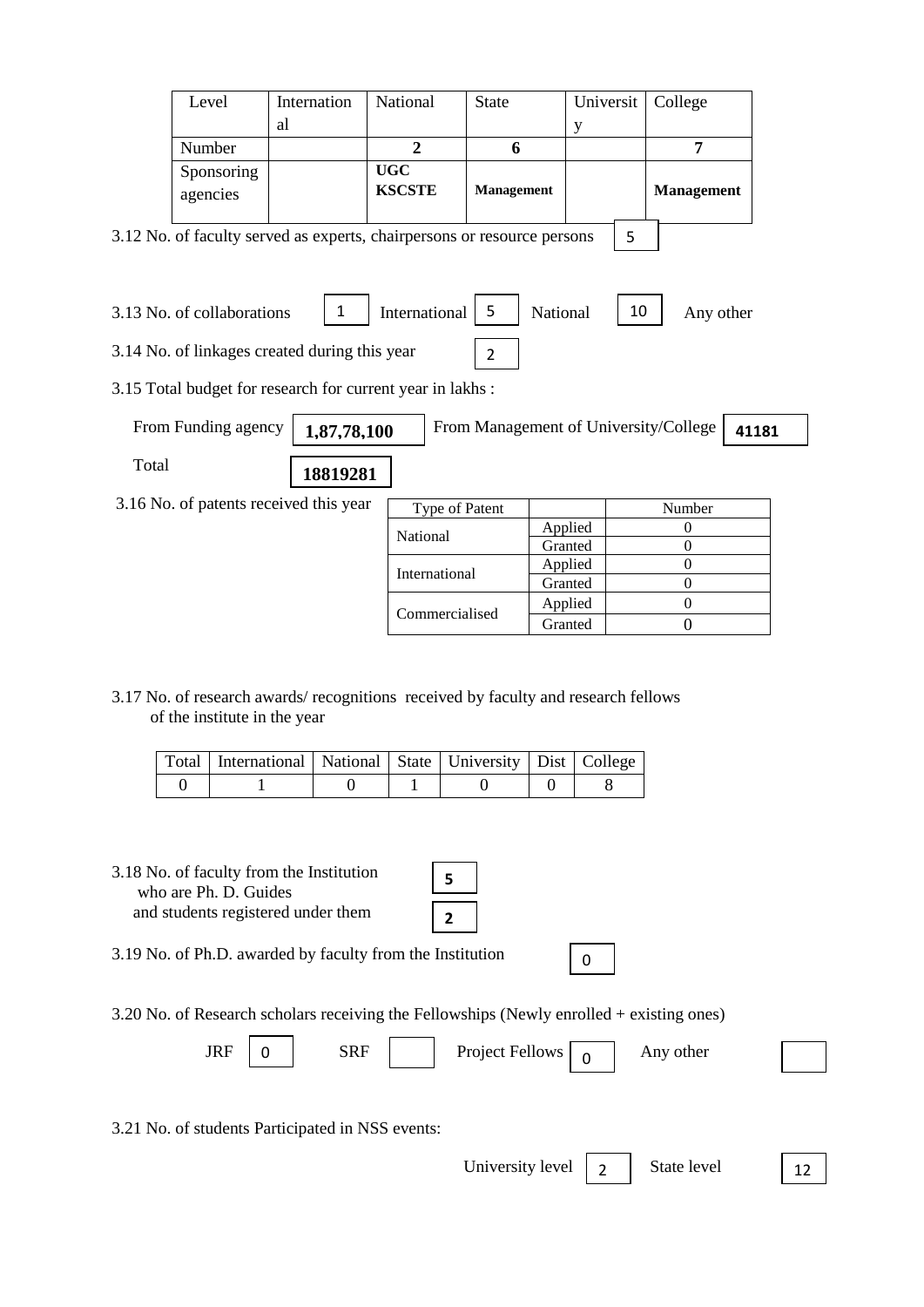|                                                  | National level   | $\mathbf{1}$            | International level         |
|--------------------------------------------------|------------------|-------------------------|-----------------------------|
| 3.22 No. of students participated in NCC events: | University level | 0                       | $\mathbf{1}$<br>State level |
|                                                  | National level   | $\overline{\mathbf{4}}$ | International level         |
| 3.23 No. of Awards won in NSS:                   |                  |                         |                             |
|                                                  | University level |                         | State level                 |
|                                                  | National level   |                         | International level         |
| 3.24 No. of Awards won in NCC:                   |                  |                         |                             |
|                                                  | University level |                         | State level                 |
|                                                  | National level   |                         | <b>International level</b>  |
| 3.25 No. of Extension activities organized       |                  |                         |                             |
| University forum<br>College forum                | 3                |                         |                             |
| <b>NCC</b><br><b>NSS</b>                         | 5                |                         | Any other<br>5              |

3.26 Major Activities during the year in the sphere of extension activities and Institutional Social Responsibility

- NSS carried out the major social extension activities
- The Department of Economics continued its financial and academic support to the Government school they adopted.
- Department of English arranged a **social internship programme** for the students. Final year degree students were sent to an old age home for ten days. They assisted the nurses and cooks and spent time with the inmates. It was a memorable experience for them.
- Food packets were distributed among the patients of Government Hospital, Chengannur.
- 'Unarvu', an anti drug programme of Kerala Police was organized by NSS
- NSS volunteers associated themselves with the Pain and Palliative unit and 25 students were imparted training in palliative care services.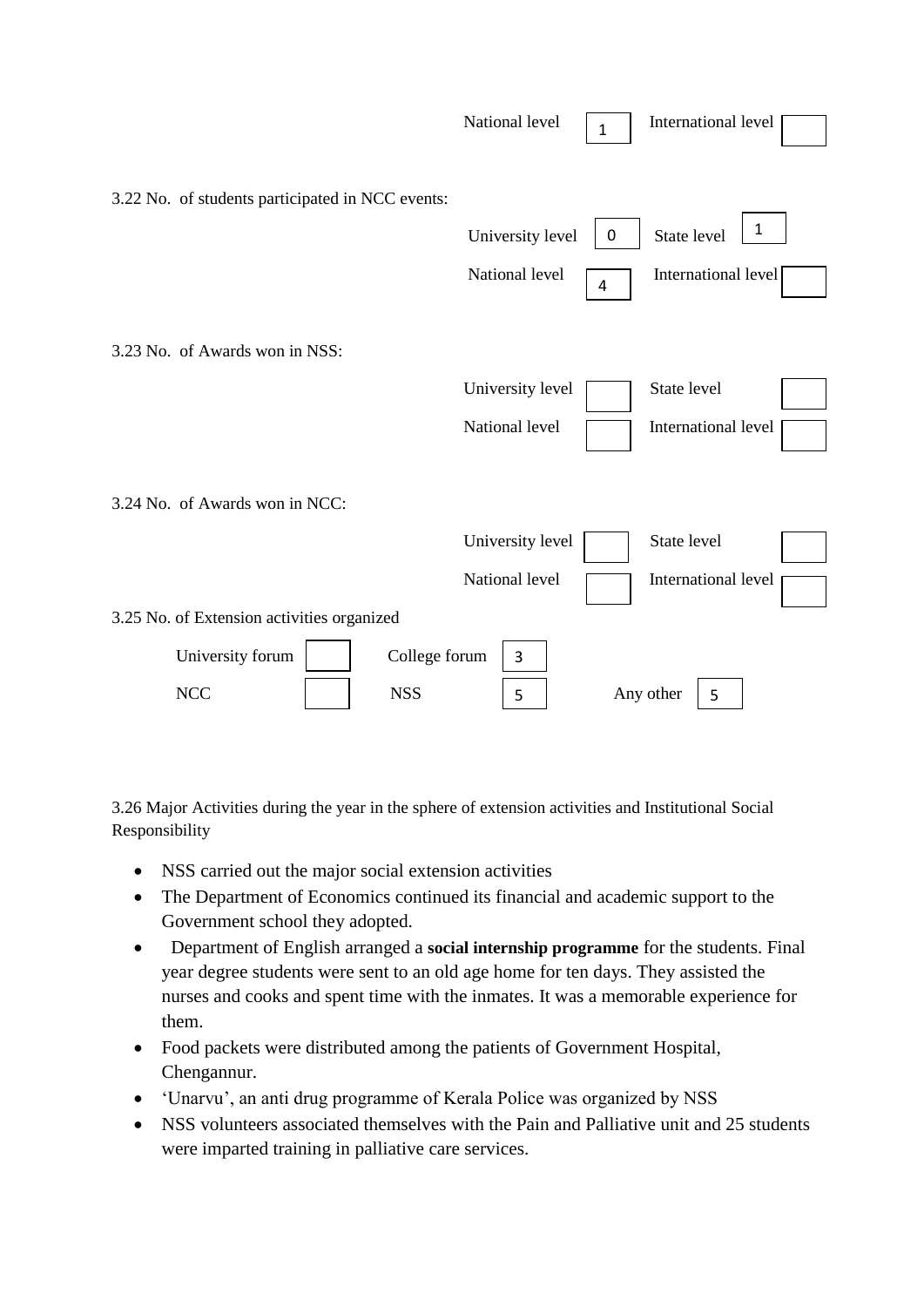- In association with the Kerala State Agricultural Department, organic vegetable cultivation was planned and implemented.
- The Bio-diversity club of the college hosted the 'Pesticide-Free Nature' campaign on 12 Feb. 2016. A street play was also conducted in connection with the campaign.
- The Entrepreneurship club conducted a class on paper bag making.
- In collaboration with the forest Department of Kerala tree saplings were distributed to students.

# **Criterion – IV 4. Infrastructure and Learning Resources**

| Facilities                                                                           | Existing | Newly created | Source of  | Total     |
|--------------------------------------------------------------------------------------|----------|---------------|------------|-----------|
|                                                                                      |          |               | Fund       |           |
| Campus area                                                                          | 17 Acre  | $\theta$      | $\Omega$   | 0         |
| Class rooms                                                                          | 38       | 3             | Management | 14,94,014 |
| Laboratories                                                                         | 12       |               | Management |           |
| <b>Seminar Halls</b>                                                                 | 2        | 0             |            |           |
| No. of important equipments purchased<br>$(\geq 1$ -0 lakh) during the current year. | 9        | $\theta$      | <b>DST</b> | 5727930   |
| Others                                                                               |          |               |            |           |

4.1 Details of increase in infrastructure facilities:

4.2 Computerization of administration and library

- Admissions to UG and PG programmes are online
- Salary claiming and dispersal process is completely online
- Scholarships from various agencies are applied online and disbursed online
- The attendance, internal marks, Assignment, Grades, are all uploaded to the University through internet.
- The details of all the students are digitalised to obtain student database
- The library is fully automated

4.3 Library services: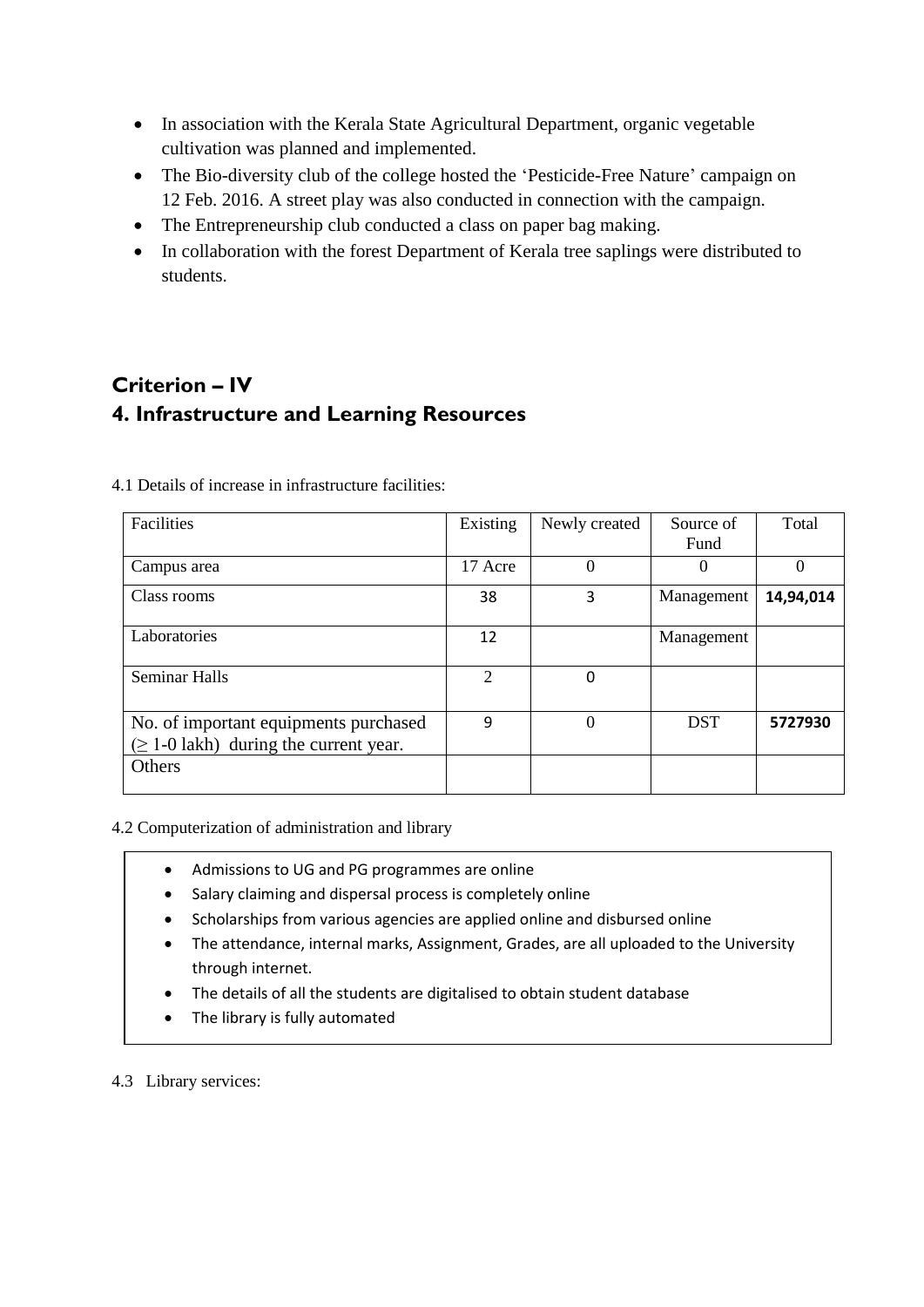|                     | Existing | Newly | Total  |
|---------------------|----------|-------|--------|
|                     |          | added |        |
|                     | No.      | No.   | No.    |
| <b>Text Books</b>   | 29296    | 249   | 29545  |
| Reference Books     | 1752     | 3     | 1755   |
| e-Books             | 97000    | 38000 | 135000 |
| Journals            | 23       | 3     | 26     |
| e-Journals          | 3000     |       |        |
| Digital Database    |          |       |        |
| CD & Video          | 131      | 16    | 147    |
| Others<br>(specify) | 23       |       |        |
| Periodicals         |          |       |        |

### 4.4 Technology up gradation (overall)

|          | Total<br>Computers | Computer<br>Labs | Internet               | <b>Browsing</b><br>Centres | Computer<br>Centres | Office | Depart-<br>ments | Others |
|----------|--------------------|------------------|------------------------|----------------------------|---------------------|--------|------------------|--------|
| Existing | 60                 |                  | 7 (VPN<br>line)        | 9                          |                     |        | 9                |        |
| Added    | 16                 |                  |                        |                            |                     |        |                  |        |
| Total    | 76                 |                  | <b>7 (VPN</b><br>line) | 9                          |                     |        | 9                |        |

4.5 Computer, Internet access, training to teachers and students and any other programme for technology up- gradation (Networking, e-Governance etc.)

- Non teaching staff was given training in Microsoft office
- Apart from the central computer laboratory, each department has separate computers and students are free to use them for academic purpose.

### 4.6 Amount spent on maintenance in lakhs :

- i) ICT
- ii) Campus Infrastructure and facilities
- iii) Equipments
- iv) Others



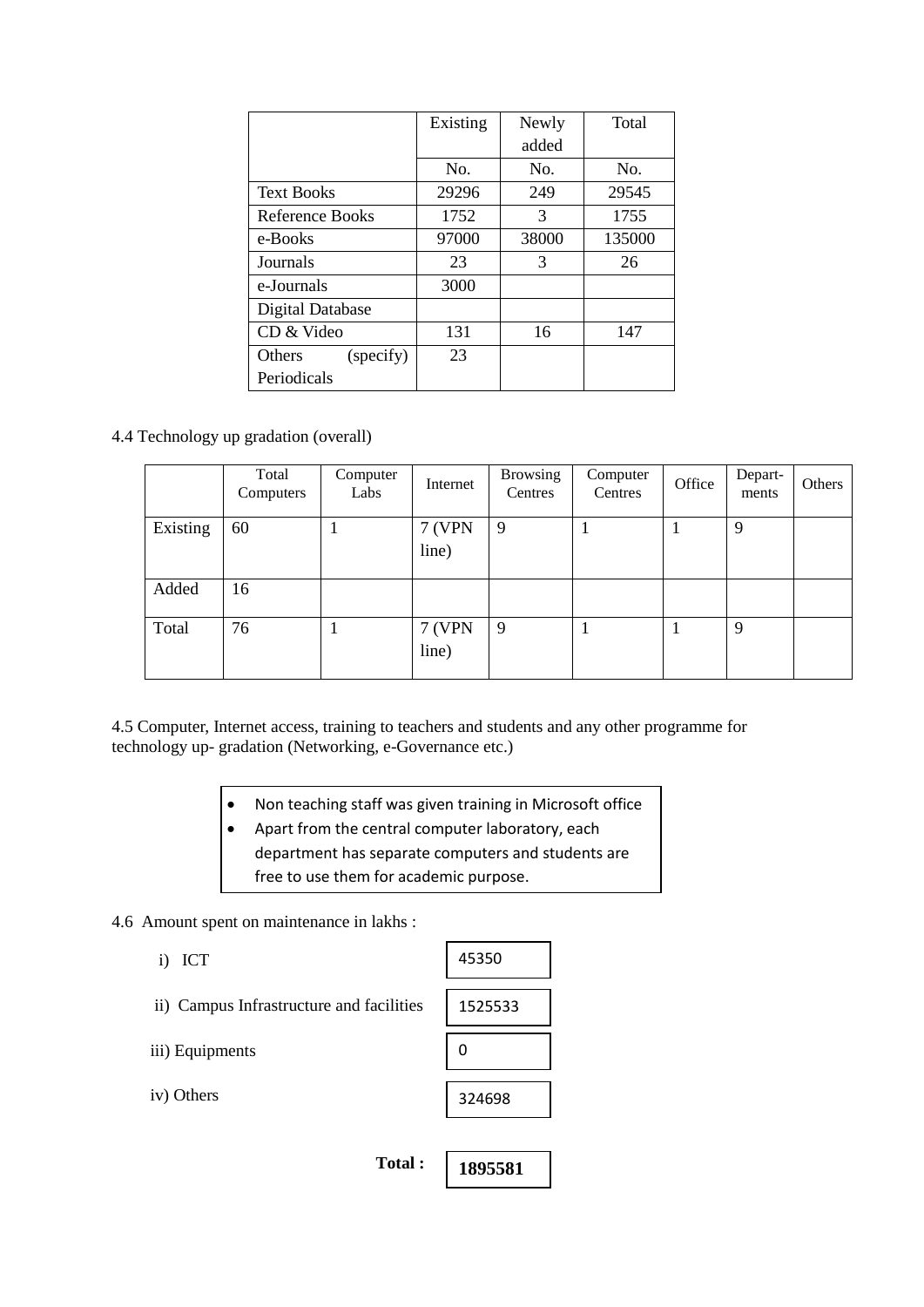# **Criterion – V 5. Student Support and Progression**

5.1 Contribution of IQAC in enhancing awareness about Student Support Services

- Weak students are identified and proper guidance and training are given to them through Scholar Support Programme and tutorial classes.
- ASAP training programme and activities of Walk with a Scholar programme offer a platform for the talented students. They are guided and motivated by external/internal mentors.
- Financial assistance to economically weaker students in the form of endowments and scholarships.
- Free noon meal programme to all deserving students.
- Availability of the service of professional external counsellor to the students.
- Immediate redressal of individual and common grievances of students and involvement of the Alumni in the promotion of student welfare and provision of study materials to needy students.

#### 5.2 Efforts made by the institution for tracking the progression

- Result Analysis
- Internal assessment
- Periodical Class wise PTS
- Mentors of WWS/SSP and lecturers in charge of classes monitors and assess the performance and progress of students.

| 5.3 (a) Total Number of students      | UG  | <b>PG</b>             | Ph. D.  | Others |           |
|---------------------------------------|-----|-----------------------|---------|--------|-----------|
|                                       | 934 | 145                   | 2       |        |           |
| (b) No. of students outside the state |     | 0                     |         |        |           |
| (c) No. of international students     |     | 0                     |         |        |           |
| No<br>%<br>Men<br>Women<br>239<br>22  |     | N <sub>0</sub><br>840 | %<br>78 |        |           |
| Last Year                             |     |                       |         |        | This Year |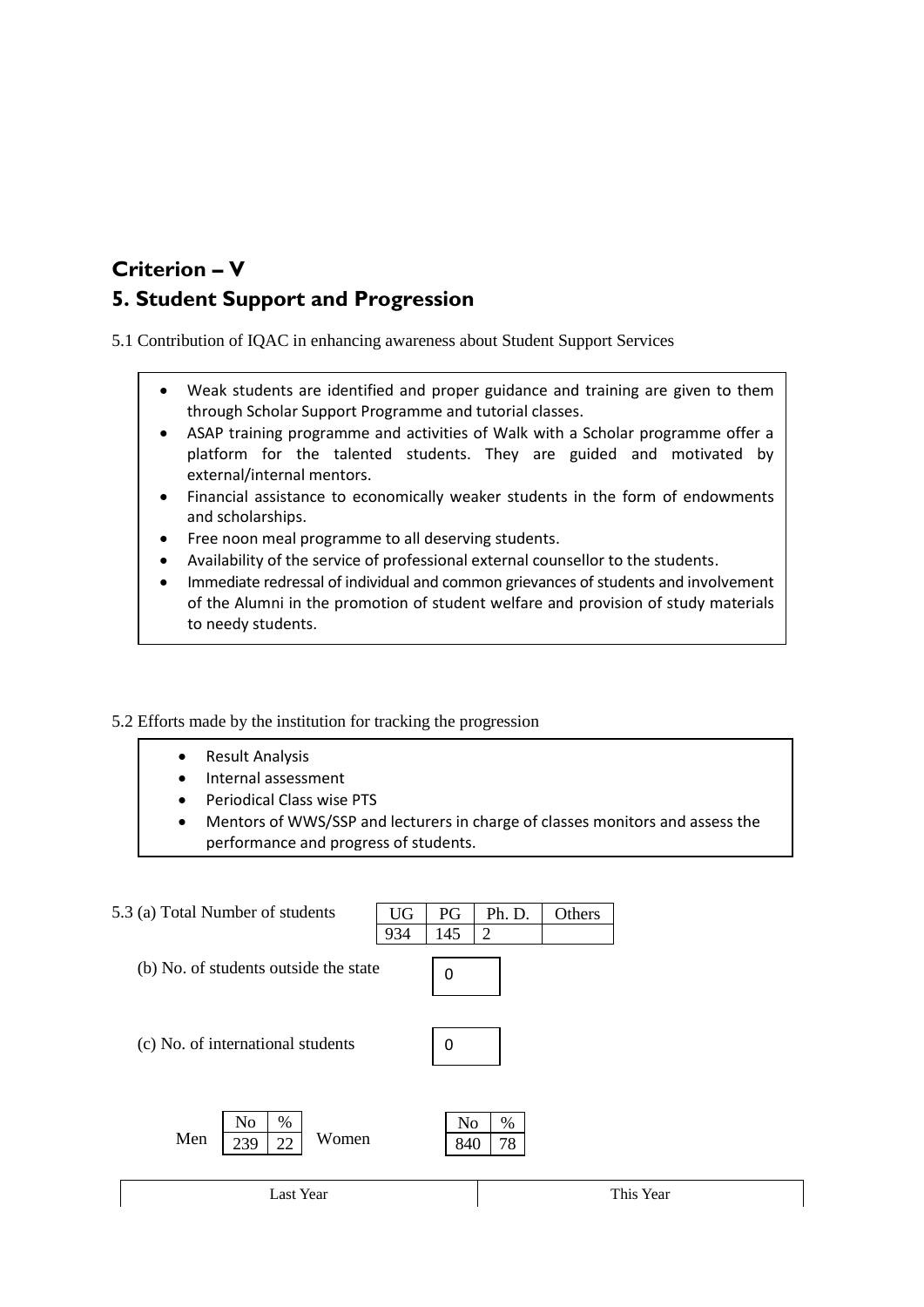| General | SС  | $C^{\mathsf{T}}$ | <b>OBC</b> | Physically<br>Challenged | Total | General | SC | ST | <b>OBC</b> | Physically<br>Challenged | Total |
|---------|-----|------------------|------------|--------------------------|-------|---------|----|----|------------|--------------------------|-------|
| '673    | 153 | ⌒                | 115        |                          | 947   | 767     | 78 | ⌒  | 131        |                          | 1079  |

Demand ratio Not Available\* Dropout % 6.9

\* The UG and PG admissions are conducted by the University and no data is available

5.4 Details of student support mechanism for coaching for competitive examinations (If any)

Special classes are arranged to postgraduate students for NET examination by the departments English, Economics, Physics, and Chemistry. The career guidance cell of the college arranges orientation programmes and training for students to attend competitive examinations.

### 5.5 No. of students qualified in these examinations



### 5.6 Details of student counselling and career guidance

**The career guidance cell** arranged a number of programmes.

The Institute of Cost Accounts of India with Finwise Institute of Management organised a career counselling programme on Cost and Management Accountancy Course (CMA).

An Orientation programme on various career related programmes offered by IGNOU was conducted for third year degree students on 14 December 2015.

A workshop on Employment Enhancement was organised on 28 January 2016.

On 4 February 2016, Speed Wings conducted an industry familiarization programme on "Airline, Cargo and Logistics".

 $\frac{1}{2}$ A placement drive was conducted in the campus in association with *Infozia* on 23 April 2016. 8 companies were present.

**The Counselling Unit** of the college arranged 3 counselling classes for students. Apart from the three trained teachers, the college has an external counsellor arranged by the management. The college has a separate room for counselling and the trained teachers are available for students at noon interval.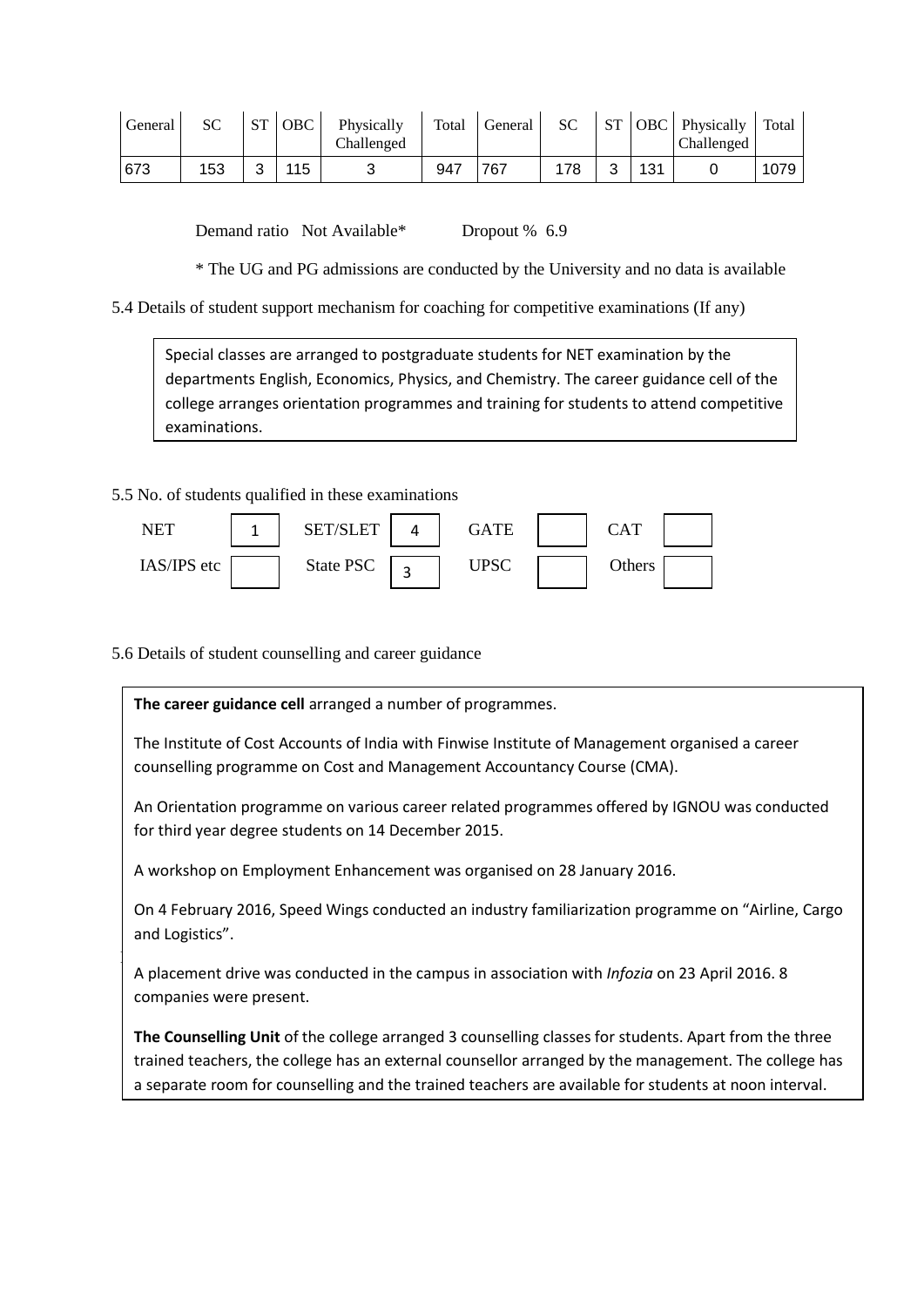5.7 Details of campus placement

|                                       | <b>Off Campus</b>                  |                                     |                           |
|---------------------------------------|------------------------------------|-------------------------------------|---------------------------|
| Number of<br>Organizations<br>Visited | Number of Students<br>Participated | Number of<br><b>Students Placed</b> | Number of Students Placed |
|                                       | 40                                 |                                     |                           |

5.8 Details of gender sensitization programmes

26 November was observed solemnly as UN Day for prevention of cruelty against women. Talks were arranged by the Women's Study Unit of the college. Eminent personalities, Prof. Lalithamma and Adv. Rachel P. Mathew addressed the students. Three silent women contributors to the society were honoured during the International Women's Day celebrations. A counseling class was also arranged for students.

- 5.9 Students Activities
	- 5.9.1 No. of students participated in Sports, Games and other events

|       | State/ University level                                                 | 15             | National level |             | International level |  |
|-------|-------------------------------------------------------------------------|----------------|----------------|-------------|---------------------|--|
|       | No. of students participated in cultural events                         |                |                |             |                     |  |
|       | State/ University level                                                 | 5              | National level | $\mathbf 0$ | International level |  |
| 5.9.2 | No. of medals /awards won by students in Sports, Games and other events |                |                |             |                     |  |
|       | Sports: State/ University level                                         | $\overline{2}$ | National level |             | International level |  |
|       | Cultural: State/ University level                                       | 0              | National level |             | International level |  |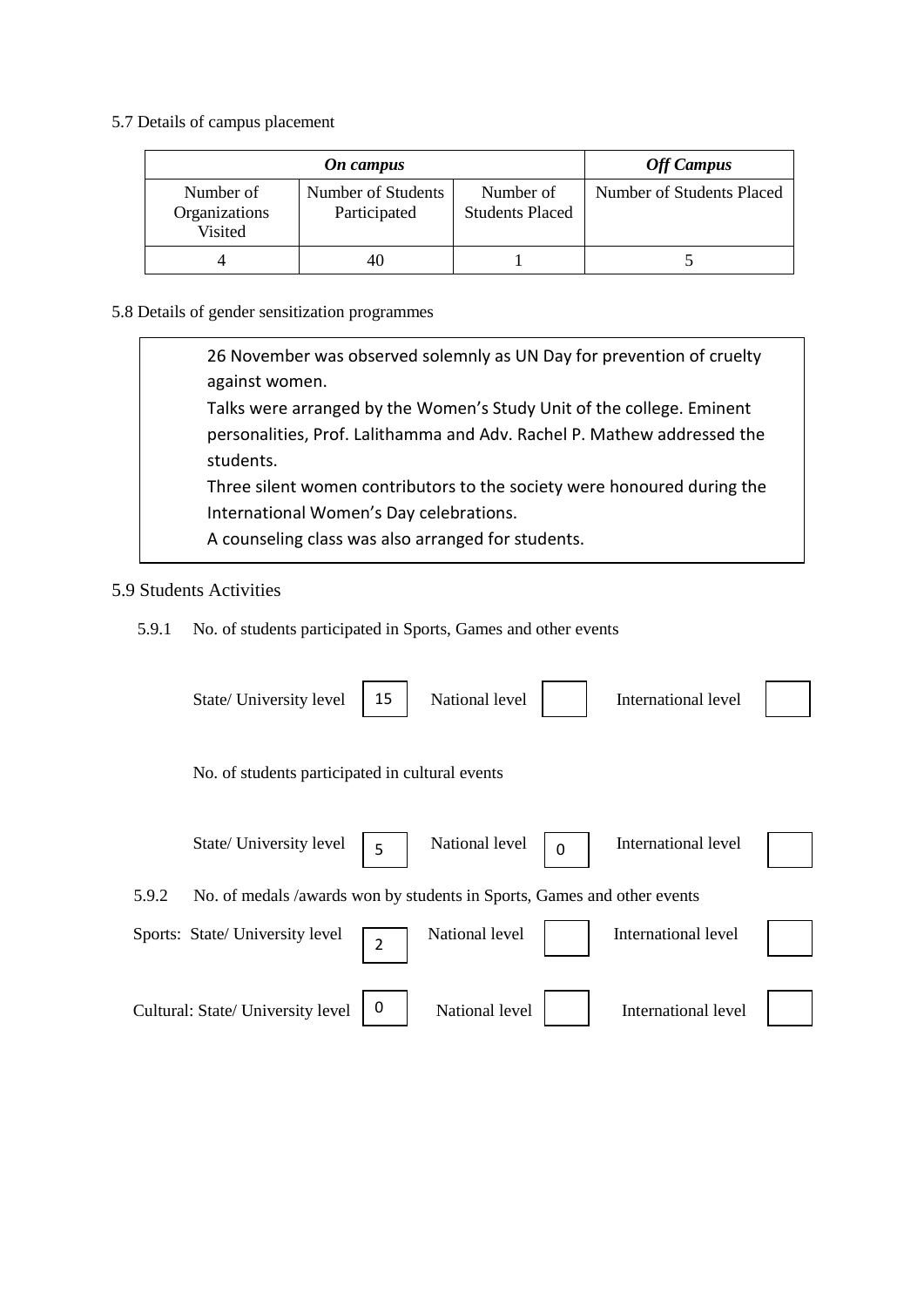### 5.10 Scholarships and Financial Support

|                                                                                           | Number of<br>students | <b>Amount Lakhs</b> |
|-------------------------------------------------------------------------------------------|-----------------------|---------------------|
| Financial support from institution                                                        | 26                    | 2,26,250            |
| Financial support from government                                                         | 596                   | 19.01               |
| Financial support from other sources                                                      | 12                    | 24000               |
| (Kuwait and UAE Alumni Chapters)                                                          |                       |                     |
| received<br><b>Number</b><br>of<br>students<br>who<br>International/National recognitions |                       |                     |

### 5.11 Student organised / initiatives

| Fairs : State/ University level   1                       | National level | International level |  |
|-----------------------------------------------------------|----------------|---------------------|--|
| Seminar: College/ University level $\sqrt{3}$             | National level | International level |  |
| 5.12 No. of social initiatives undertaken by the students |                |                     |  |

5.13 Major grievances of students (if any) redressed: 1

# **Criterion – VI**

# **6. Governance, Leadership and Management**

6.1 State the Vision and Mission of the institution

#### **Vision**

Academic excellence, formation of character, social commitment and search for truth. **Mission**

- To provide quality higher education for the overall development of young men and women of Central Travancore,
- to empower students and faculty to face the challenges of life in the modern world,
- to undertake extension programmes with the active involvement of the community and
- to inculcate human values based on Christian principles by upholding human rights and dignity.

The vision and mission of the institution are communicated through the college calendar/handbook, display boards, college magazine, newsletters, websites and brochures to all the stake holders of the college.

6.2 Does the Institution has a Management Information System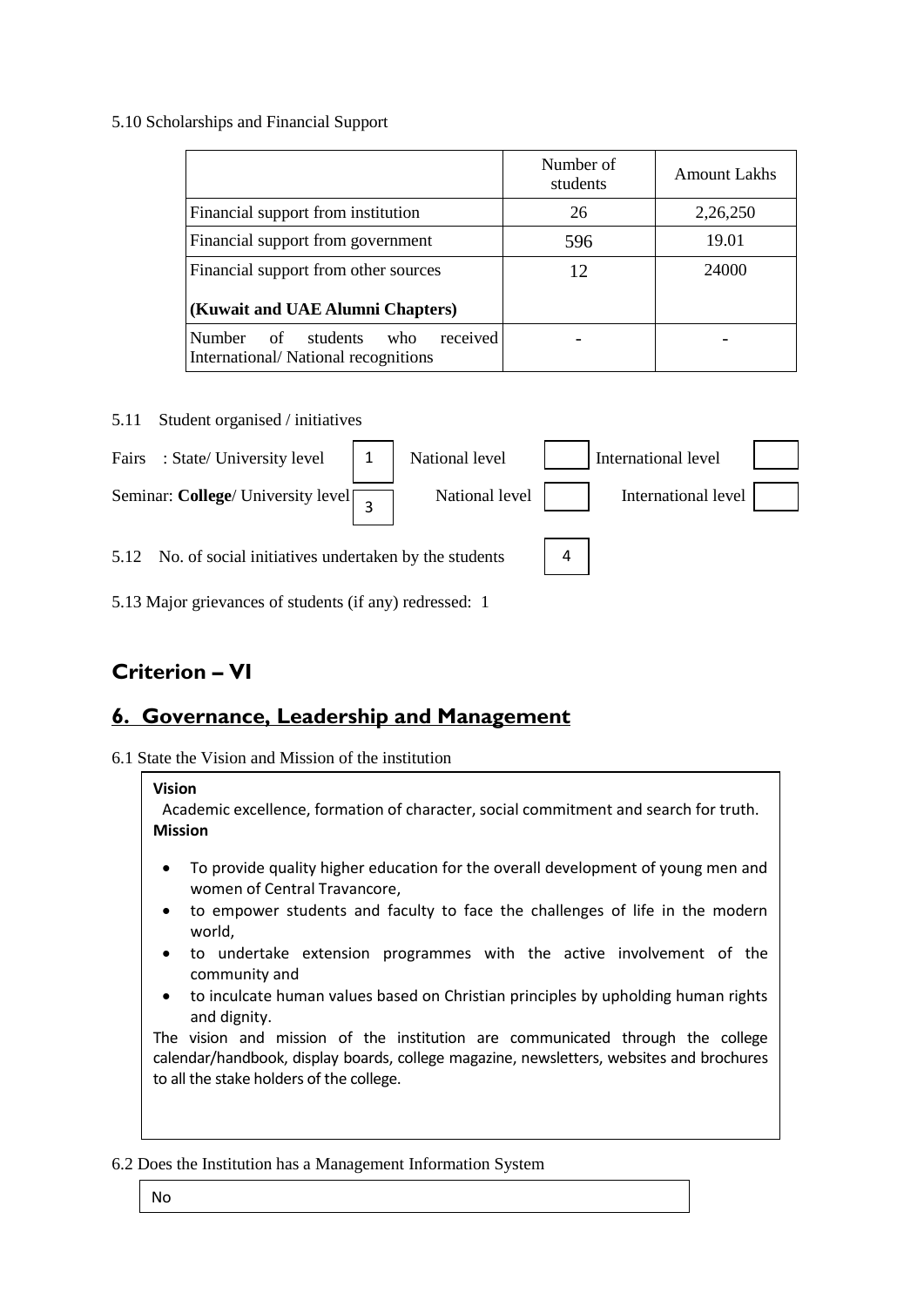6.3 Quality improvement strategies adopted by the institution for each of the following:

### **6.3.1 Curriculum Development**

The institution has no freedom to alter the existing curriculum. Four of the teaching staff participated in the curriculum revision discussion organised by the University of Kerala. The College has devised special curriculum for the 1 Computer Courses and 4 Add-on Programmes and got it approved by the Academic Council of the College.

## **6.3.2 Teaching and Learning**

Each department has been provided with DLP projectors. Students and teachers make use of the facility. Peer teaching is encouraged in the classroom. Feedback regarding the performance of teachers are collected from students and intimated to the teachers concerned confidentially. Systematic arrangement is made by the committee constituted for the same, for the conduct of Remedial classes and mentoring sessions. Different clubs initiate literary activities. Walk with a Scholar (WWS) and Student Support Programmes (SSP) enhance the intuitive learning aspect of students. IQAC monitors the activities of WWS and SSP. The department of English and Economics organise **intercollegiate paper presentation** competition for the students every year. Each department organise invited talks on relevant topics for students. Field trips were arranged this year by WWS and individual departments.

## **6.3.3 Examination and Evaluation**

**6.3.3 Examination and Evaluation**

The college lacks freedom to implement reforms in Examinations. Yet, at the college level, the institution periodically conducts internal evaluation and intimates the result to the parents. Regular PTS meetings are arranged by the departments concerned.

A separate committee organises and monitors the evaluation process. Analysis of result will be done and the same will be discussed by the staff and the Management.

A separate examination hall was set apart for the smooth conduct of university examinations.

## **6.3.4 Research and Development**

The college has a committee to monitor the research activities. It encourages the staff to submit minor/major projects.

The institution has 3 ongoing Major projects and 7 ongoing Minor Projects.

5 of the teachers are recognised as Research Guides.

Incentives are given to teachers for their research publications.

The task of publishing a research journal for college students is nearing its end.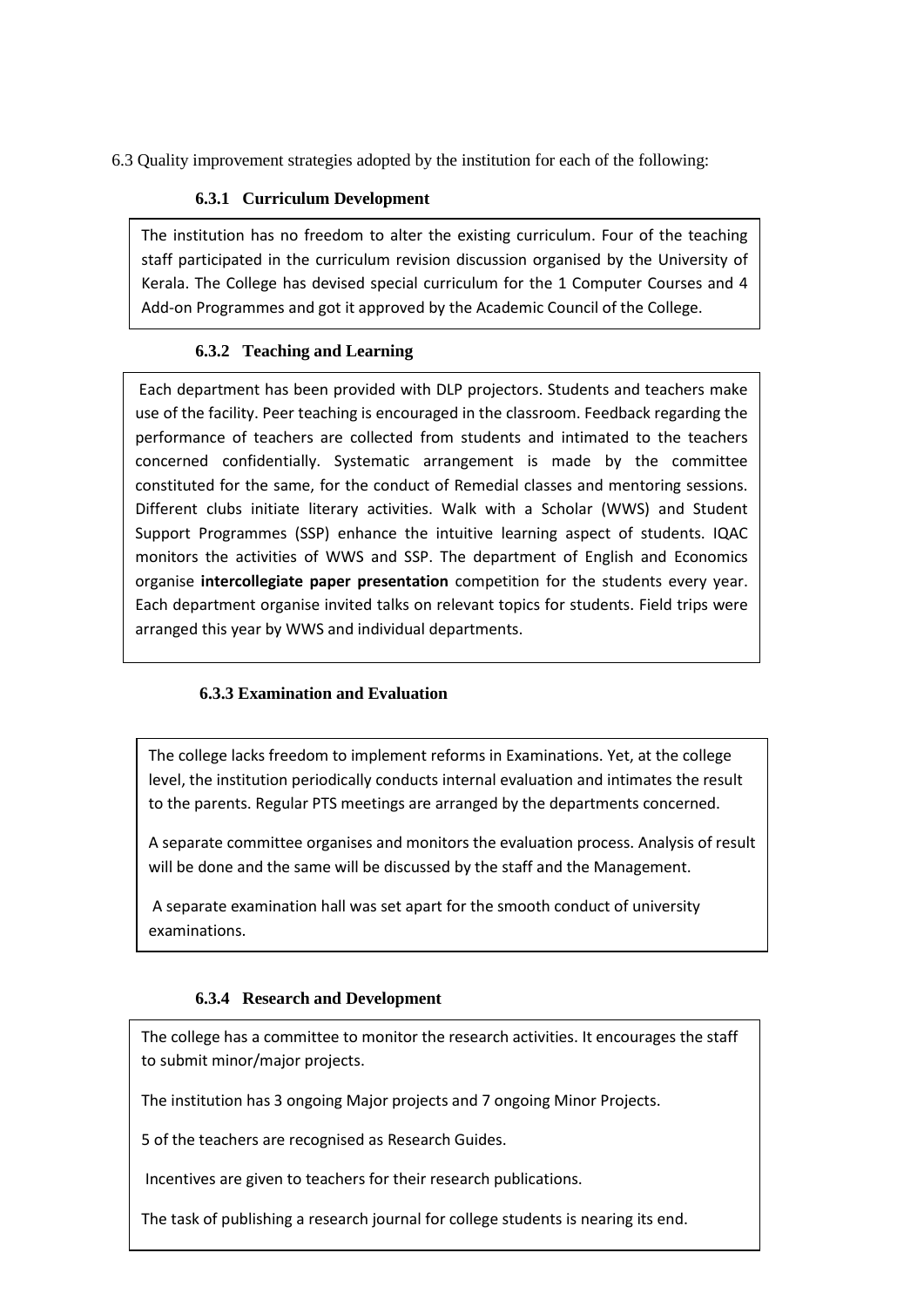### **6.3.5 Library, ICT and physical infrastructure / instrumentation**

- Fully automated library e-journals and INFLIBNET facility
- A common AV Room, Central Computer Lab., Language Laboratory, AC Seminar Hall, Special Science Laboratories
- Jubilee Block separate rooms for Zoology laboratory and Commerce classrooms.
- Separate examination Hall.

### **6.3.6 Human Resource Management**

In association with the Mar Thoma Higher Education Commission, special induction programme was arranged for the junior teachers

IQAC encouraged teachers to attend various training programmes/FLAIR/seminars

Faculty members participated in various social activities.

### **6.3.7 Faculty and Staff recruitment**

Based on the norms of the Government of Kerala and University of Kerala

### **6.3.8 Industry Interaction / Collaboration**

•

- The Department of Economics has signed an MoU with the National Stock Exchange under the Pradhan Mantri Kaushal Vikas Yogana and organised a 5 day "Financial Market Skll Development training Programme" from 27 February to 2 March 2016.
- The Department of English has entered into contract with the Government of Keral to conduct residential ASAP.
- Two of the teachers of the department of Economics are principal investigators in a joint venture with Gulati Institute.
- One of the teachers of the Department of English has carried out a research project jointly with Indian Institute of Management, Ahmadabad.
- We have entered the sphere of community Development Programme in collaboration with JCI Adoor.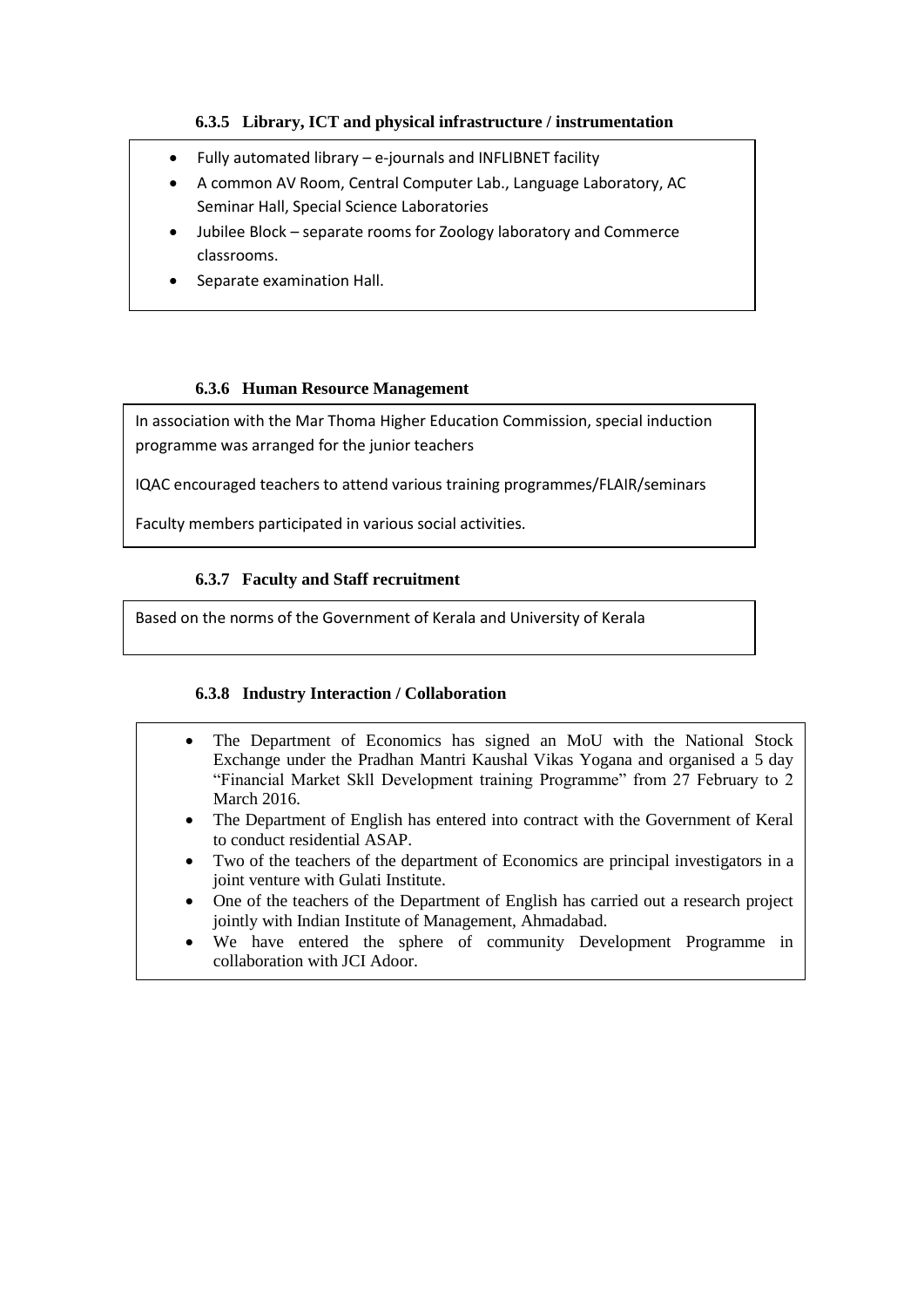### **6.3.9 Admission of Students**

The institution ensures wide publicity to the admission process through the prospectus and institutional website. The admission details are also put up on the college display board. The University publishes details of admission schedule in its website and in all leading news papers of the State. The PG admission is made online and centralized allotment is made at the university level.

Students are selected for admission purely on the basis of merit in the qualifying examination. The college strictly follows the admission rules prescribed by the University and State Government. As per the existing rules, fifty percent of seats are filled from general merit, twenty percent from SC/ST merit and ten percent from community merit. The remaining twenty percent is earmarked as management quota. Definite criteria are followed for management admissions. Dalits, local candidates, and candidates from socially and economically backward sections are given due consideration. The cut off percentage for PG admission is stipulated as forty five percent for arts subjects and fifty percent for science subjects in the general category. There is no cut off percentage for SC/ST students and two percent relaxation is allowed for SEBC students.

| 6.4 Welfare schemes for                          | Teaching     |     |  |  |
|--------------------------------------------------|--------------|-----|--|--|
|                                                  | Non teaching |     |  |  |
|                                                  | Students     | 3   |  |  |
|                                                  |              |     |  |  |
| 6.5 Total corpus fund generated                  | Rs. 1915250  |     |  |  |
|                                                  |              |     |  |  |
|                                                  |              |     |  |  |
| 6.6 Whether annual financial audit has been done |              | Yes |  |  |

6.7 Whether Academic and Administrative Audit (AAA) has been done?

| Audit Type     | External |                            | <b>Internal</b> |                      |  |
|----------------|----------|----------------------------|-----------------|----------------------|--|
|                | Yes/No   | Agency                     | Yes/No          | Authority            |  |
| Academic       | Yes      | External<br><b>Experts</b> | Yes             | Departments          |  |
| Administrative |          |                            | Internal        | Governing<br>Council |  |

6.8 Does the University declares results within 30 days? **The results are published by the University**

For UG Programmes  $Y_{\text{es}}$  No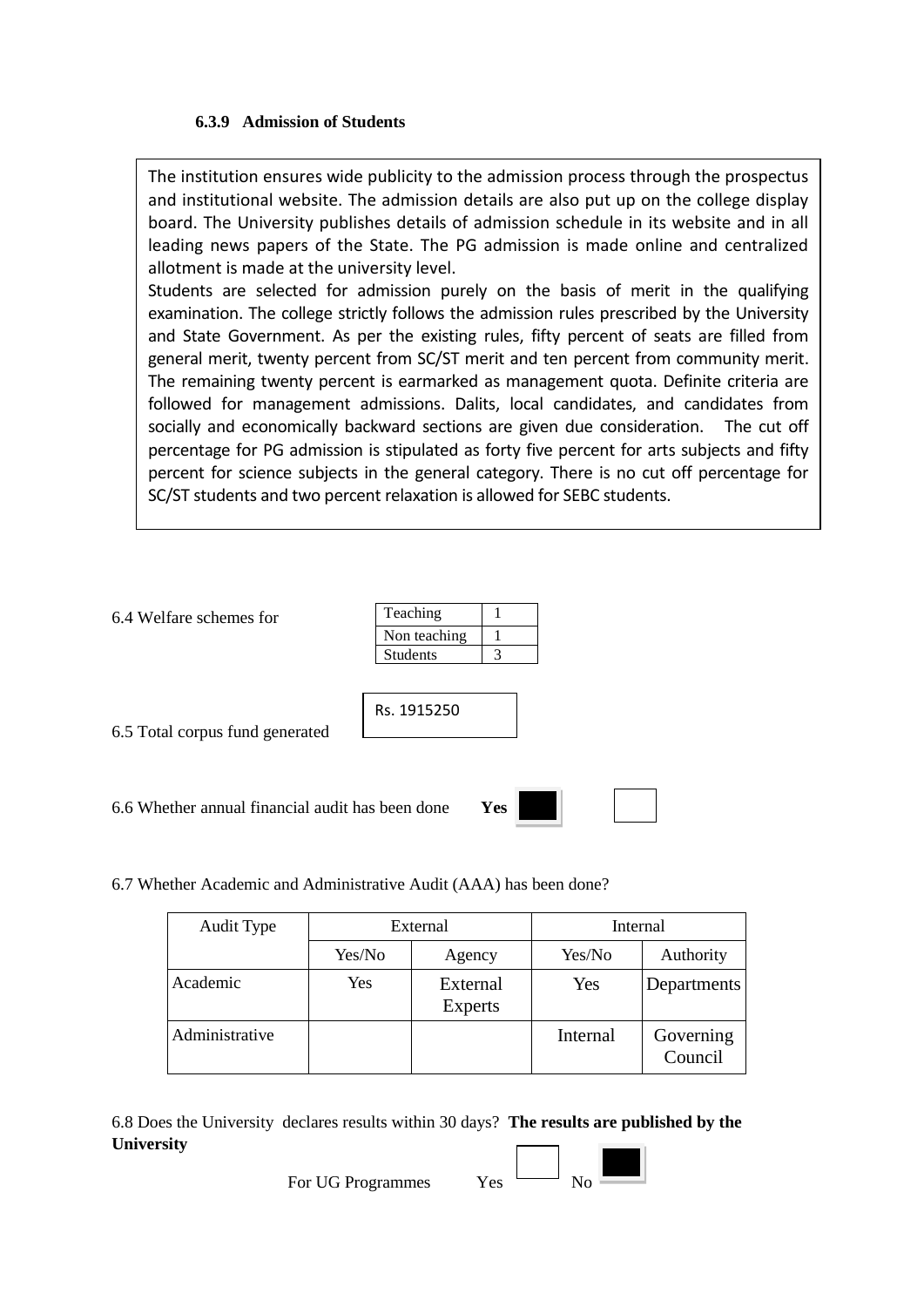For PG Programmes Yes No



6.9 What efforts are made by the University/ Autonomous College for Examination Reforms?

The examination procedure is fully determined by the University norms and the affiliated college has no flexibility in initiating any examination reforms.

6.10 What efforts are made by the University to promote autonomy in the affiliated/constituent colleges?

NA

### **6.11 Activities and support from the Alumni Association**

- Annual Alumni Meet
- Annual Competitions for students
- Scholarship for students by the UAE and Kuwait Alumni Chapters
- Support for infrastructure development

### **6.12 Activities and support from the Parent – Teacher Association**

- Actively participate in the functioning of the college
- Support for infrastructure development
- Welfare programme for students
- Class wise PTS are conducted in all semesters for degree classes.

#### **6.13 Development programmes for support staff**

Soft skill development and computer skill enhancement programmes for support staff.

#### **6.14 Initiatives taken by the institution to make the campus eco-friendly**

- 2 gardens exotic fruit trees and Nakshtravanam –were set up
- The medicinal garden was expanded to include 30 more species of plants
- Campus beautification
- *Pesticide-free Nature* campaign conducted on 12 February 2016.
- NSS units in association with the Kerala State Agriculture Department started organic vegetable cultivation in the college campus.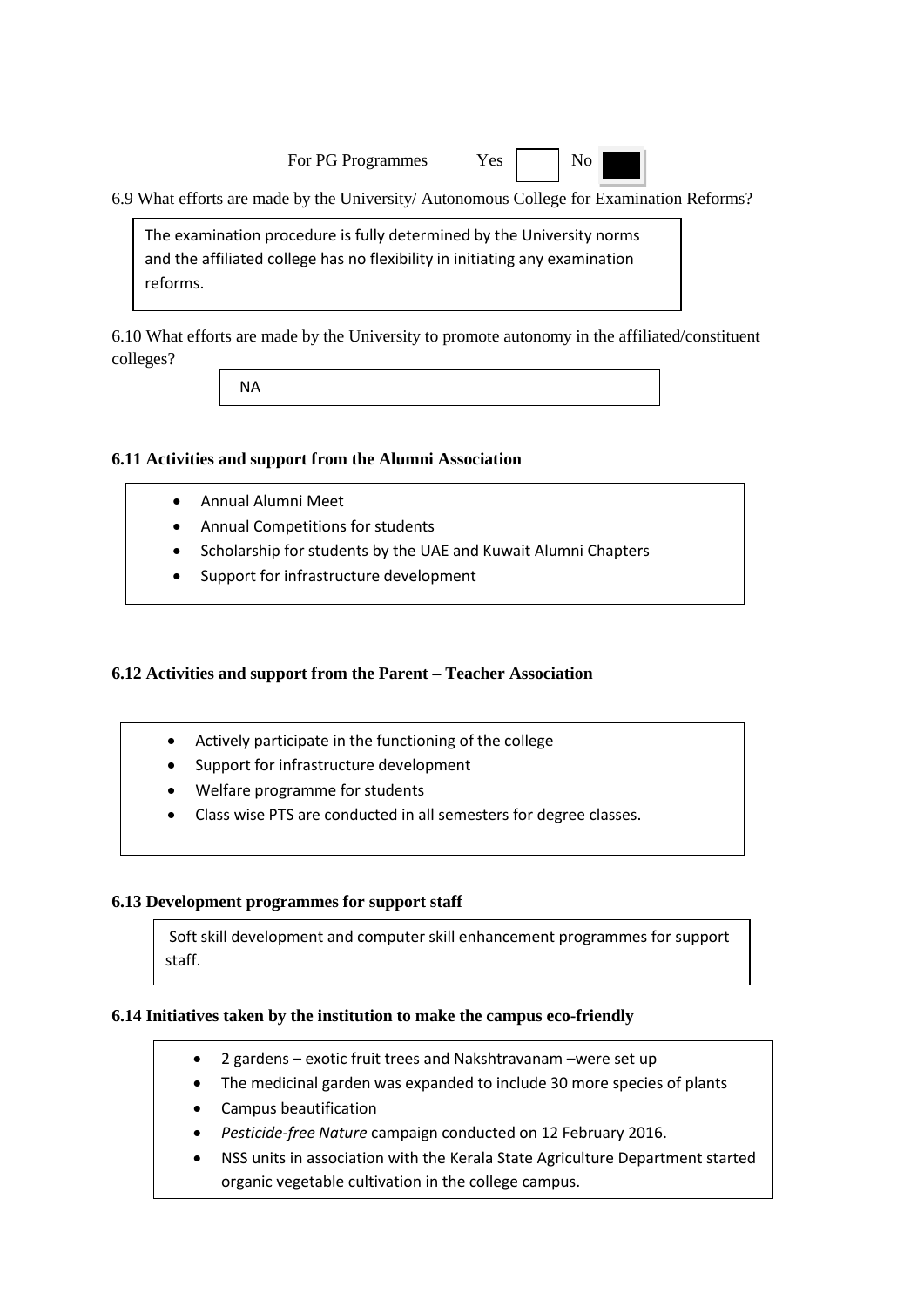# **Criterion – VII**

# **7. Innovations and Best Practices**

**7.1 Innovations introduced during this academic year which have created a positive impact on the functioning of the institution. Give details.**

- 1. The details of students are digitalised and the database is prepared
- **2. Social Internship Programme –** students were sent to a destitute home nearby the college during summer vacation. They stayed with the inmates for 10 days. It served as an eye opener for them.
- 3. **Programmes initiated by students –** Programmes organised by the students help improve their personality.

### **7.2 Provide the Action Taken Report (ATR) based on the plan of action decided upon at the beginning of the year**

- Orientation classes for first year UG students • Various clubs functioned effectively as planned during the beginning of the academic year. • Organised Invited Talks • Student Initiative Programmes – Intercollegiate paper presentation competition and publication of magazines • Gender sensitization programmes • Intercollegiate shuttle tournament for Staff • Orientation programme for staff
	- 3 Major, 7 minor projects and 2 National seminars
	- Conducted Academic Audit and the feedback given to each departments
- Student feedback about faculty is consolidated and given to teachers concerned
- Conducted Counselling sessions for students
- Conducted ASAP training programme

### **7.3 Give two Best Practices of the institution** *(please see the format in the NAAC Self-study Manuals)*

- Noon-meal scheme for students.
- Student support scholarships to deserving students by the alumni and various departments of the college.

7.4 Contribution to environmental awareness / protection

.

- World Environment day was celebrated by organising a **Green Football Match**
- Important days like, **The International Day of Tigers, World Elephant Day, Ozone Day** etc were observed.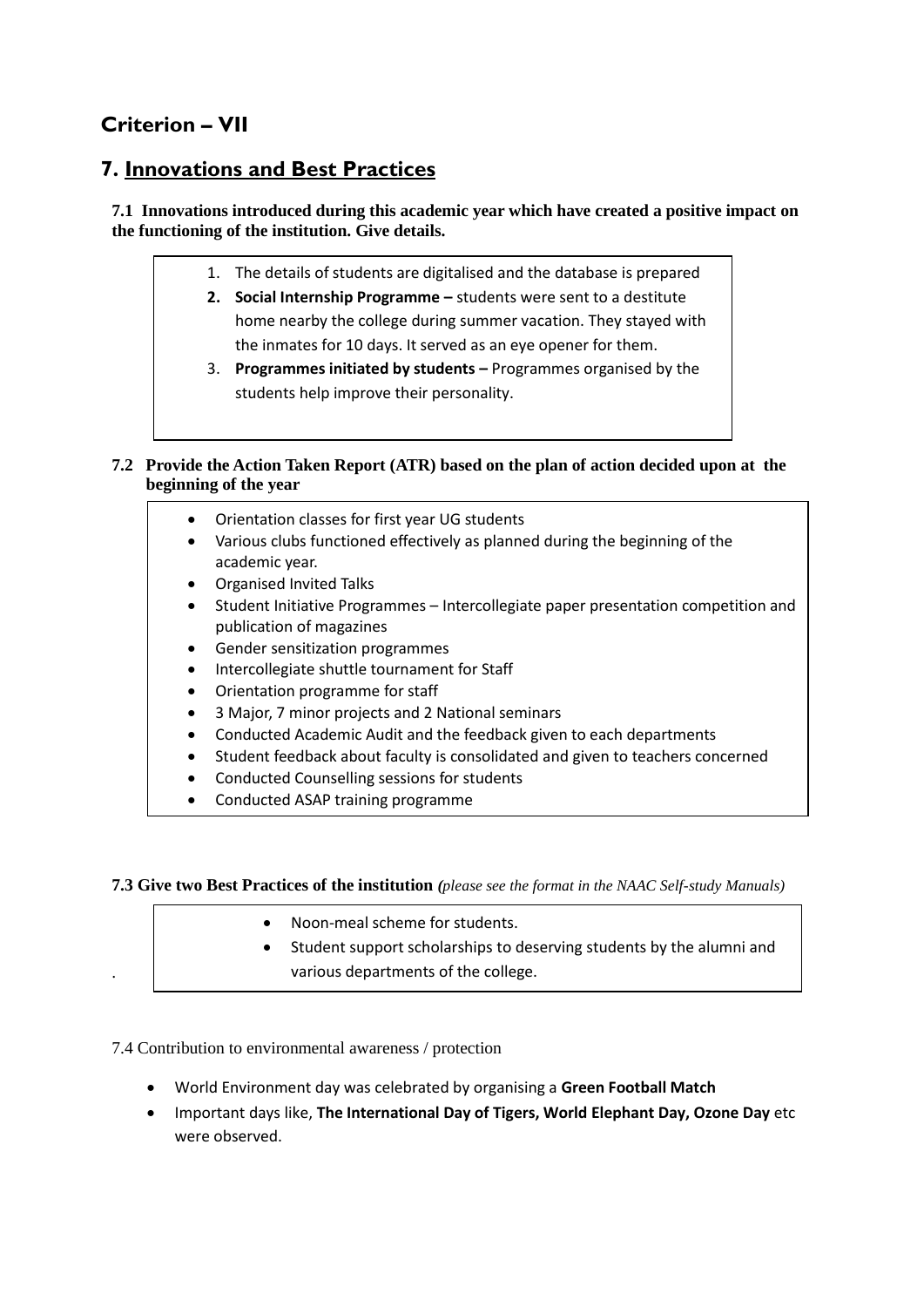- A 3 day nature education camp was organised at Neyyar Wildlife Sanctuary from January 24-26, 2016.
- Essay writing competitions and screening of documentaries on wild life
- A street play, *Mannum Manassum*, was conducted on 15 February 2016.
- Every year new saplings are planted
- 7.5 Whether environmental audit was conducted? Yes No



7.6 Any other relevant information the institution wishes to add. (For example SWOT Analysis)

### **Strength**

- Good ambience with and eco friendly campus
- Well maintained infrastructure facilities
- Good discipline and conducive academic atmosphere
- Healthy relationship among all the stakeholders
- Committed management and faculty

### **Weakness**

- Relatively poor results at the UG level.
- Potential of faculty members in research activities not fully realised
- Limited available space
- Inadequate ICT experience of nonteaching staff.

#### **Opportunity**

- Possibility to obtain more funds from the UGC and other funding agencies
- Scope for improving sports and cultural activities
- Opportunity for raising funds from the alumni
- Scope for starting consultancy services

#### **Threats**

- Lack of fundamental knowledge and skills of incoming students
- Reluctance of pursing academic or research career by students
- Meagre research outcome from teachers
- Excessive workload for teaching staff